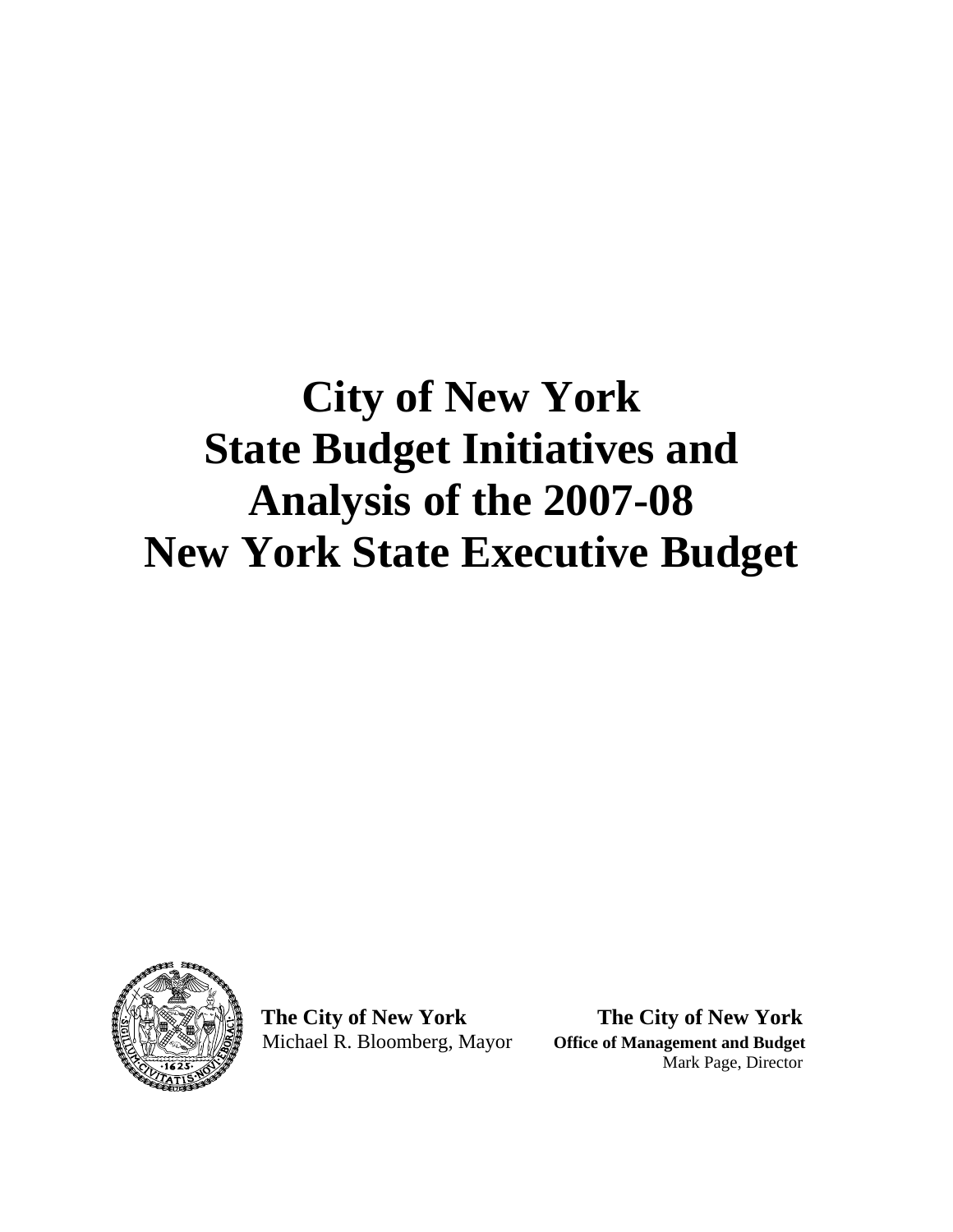# **Table of Contents**

| New York City Analysis of the 2007-08 New York State    |  |
|---------------------------------------------------------|--|
| Financial Plan Overview: City Fiscal Years 2007-2011 19 |  |
|                                                         |  |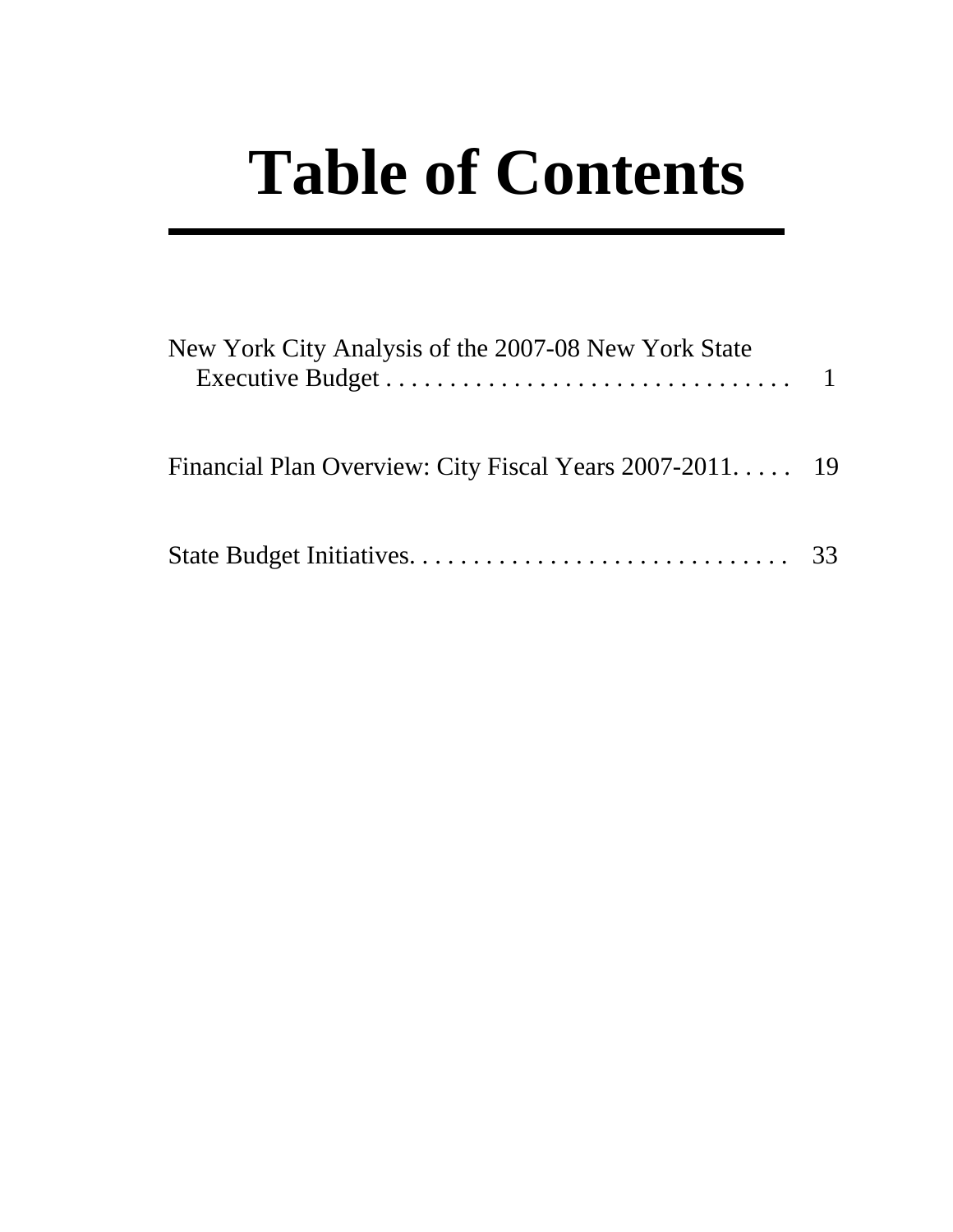## **New York City Analysis of the 2007-08 New York State Executive Budget**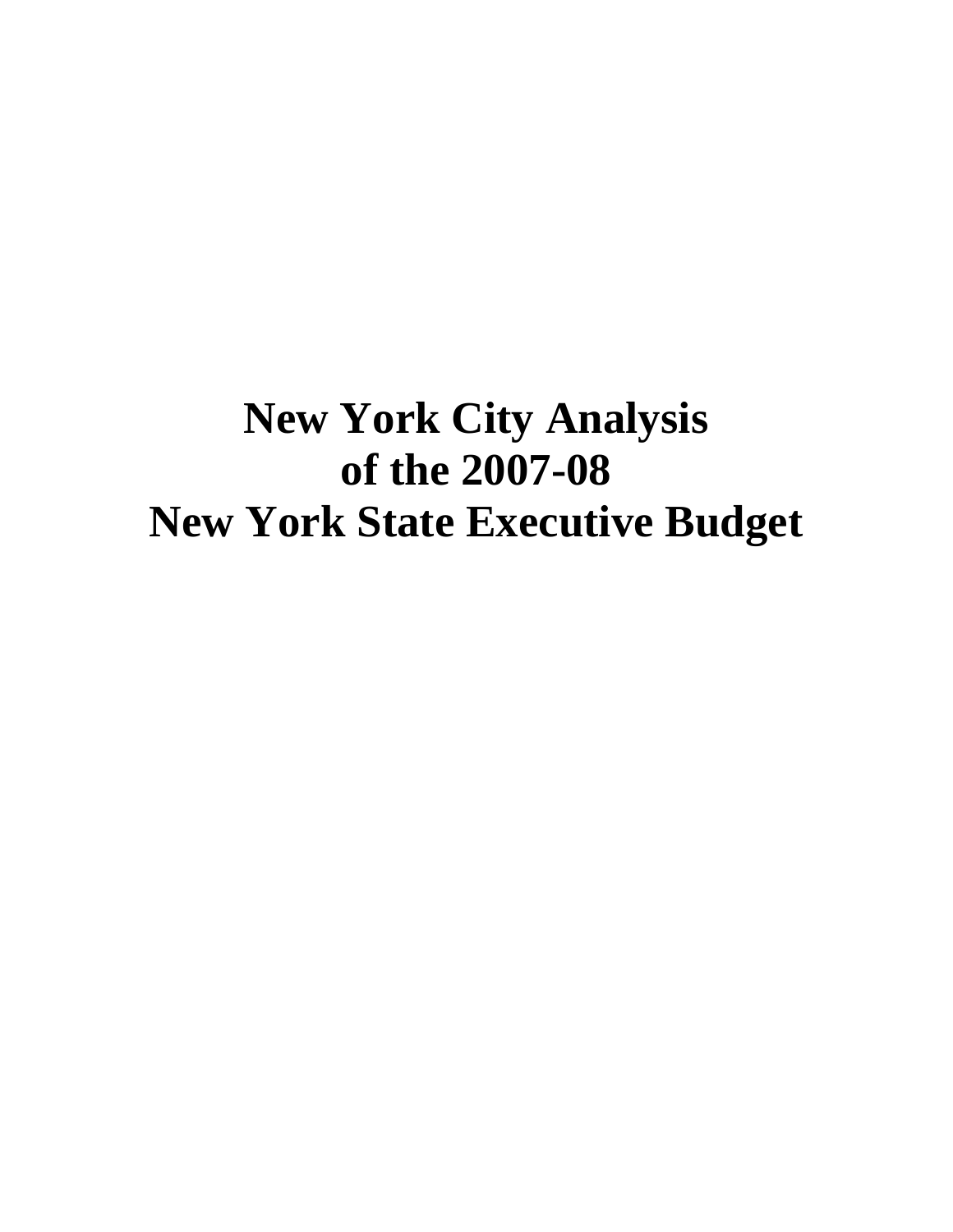## **Impact of 2007-08 Executive Budget on NYC Financial Plan**

|                                                              |                         | (\$ in millions) |                  |
|--------------------------------------------------------------|-------------------------|------------------|------------------|
|                                                              | 2007                    | 2008             | 2009             |
| <b>Revenue and Tax Administration</b>                        |                         |                  |                  |
| Elimination of Revenue Sharing (AIM)                         | (328)                   | (328)            | (328)            |
| <b>Business Tax Increases</b>                                |                         | 0                | 0                |
| Increased Charge for PIT Administration                      | (7.5)                   | (30)             | (30)             |
| <b>Subtotal</b>                                              | (335.5)                 | (358)            | (358)            |
| <b>Health and Social Services</b>                            |                         |                  |                  |
| Flexible Fund for Family Services (FFFS)*                    |                         | 2.5              | TBD*             |
| Summer Youth Employment Program*                             |                         | 2.5              | TBD*             |
| Increased Early Intervention Reimbursement                   | 0.8                     | 3.8              | 6                |
| Retroactive Charge for Placement of Juveniles in OCFS        | (1.2)                   | (5.8)            | (9)              |
| <b>Subtotal</b>                                              | (0.4)                   | 3                | (3)              |
| Transporation                                                |                         |                  |                  |
| <b>Staten Island Ferry Subsidy</b>                           |                         | 1.7              | 1.7              |
| MTA Bus Company Funding                                      |                         | 5                | 5                |
| Consolidated Street and Highway Improvement Program (CHIPS)  |                         | (3)              | (1.5)            |
| <b>Subtotal</b>                                              | $\mathbf 0$             | 3.7              | $5.\overline{2}$ |
|                                                              |                         |                  |                  |
| <b>Mandates</b><br><b>Collateral Source</b>                  |                         |                  |                  |
| Interest on Judgements                                       |                         | 11<br>3          | 11<br>3          |
| Increased Healthcare Surcharge for GME                       |                         | (14)             | (14)             |
| Elimination of Local Administration Funding for Empire Zones |                         | (0.3)            | (0.3)            |
| Wicks Law Threshold Increase to \$2 million                  |                         | 5.8              | 10.8             |
| <b>Subtotal</b>                                              | $\overline{\mathbf{0}}$ | 5.5              | 10.5             |
| <b>City Funds Impact</b>                                     | (335.9)                 | (345.8)          | (345.3)          |
|                                                              |                         |                  |                  |
| <b>Education</b>                                             |                         |                  |                  |
| <b>Foundation Aid</b>                                        |                         | 470              | 1000             |
| Universal Pre-Kindergarten<br>Other                          |                         | 63<br>10         | 120<br>149       |
| <b>Total State Education Aid</b>                             |                         | 543              | 1120             |
|                                                              |                         | (723)            | (1475)           |
| <b>State Education Aid Anticipated in January Plan</b>       |                         |                  |                  |
| <b>Net State Education Aid Impact</b>                        |                         | (180)            | (355)            |
|                                                              |                         |                  |                  |
| <b>Total Impact</b>                                          | (335.9)                 | (525.8)          | (700.3)          |
|                                                              |                         |                  |                  |
| <b>Cumulative Impact of 2007-08 Executive Budget</b>         | (335.9)                 | (861.8)          |                  |
|                                                              |                         |                  |                  |
| <b>Impact to HHC</b>                                         |                         |                  |                  |
| <b>Medicaid Net Impact</b>                                   | $\pmb{0}$               | (32)             | (32)             |
| <b>HIP-GHI Conversion</b>                                    |                         |                  |                  |
| Conversion of HIP-GHI to a For-Profit Entity                 | $\mathbf 0$             | 0                | (125)            |
|                                                              |                         |                  |                  |
| <b>Fair Share</b>                                            |                         |                  |                  |
| STAR - Increase in PIT Credit                                | 0                       | 136              | 182              |
| STAR - Income Targeted Property Tax                          | 0                       | 95               | 109              |

\*These are appropriated annually, therefore the FY 2009 amount cannot be determined yet.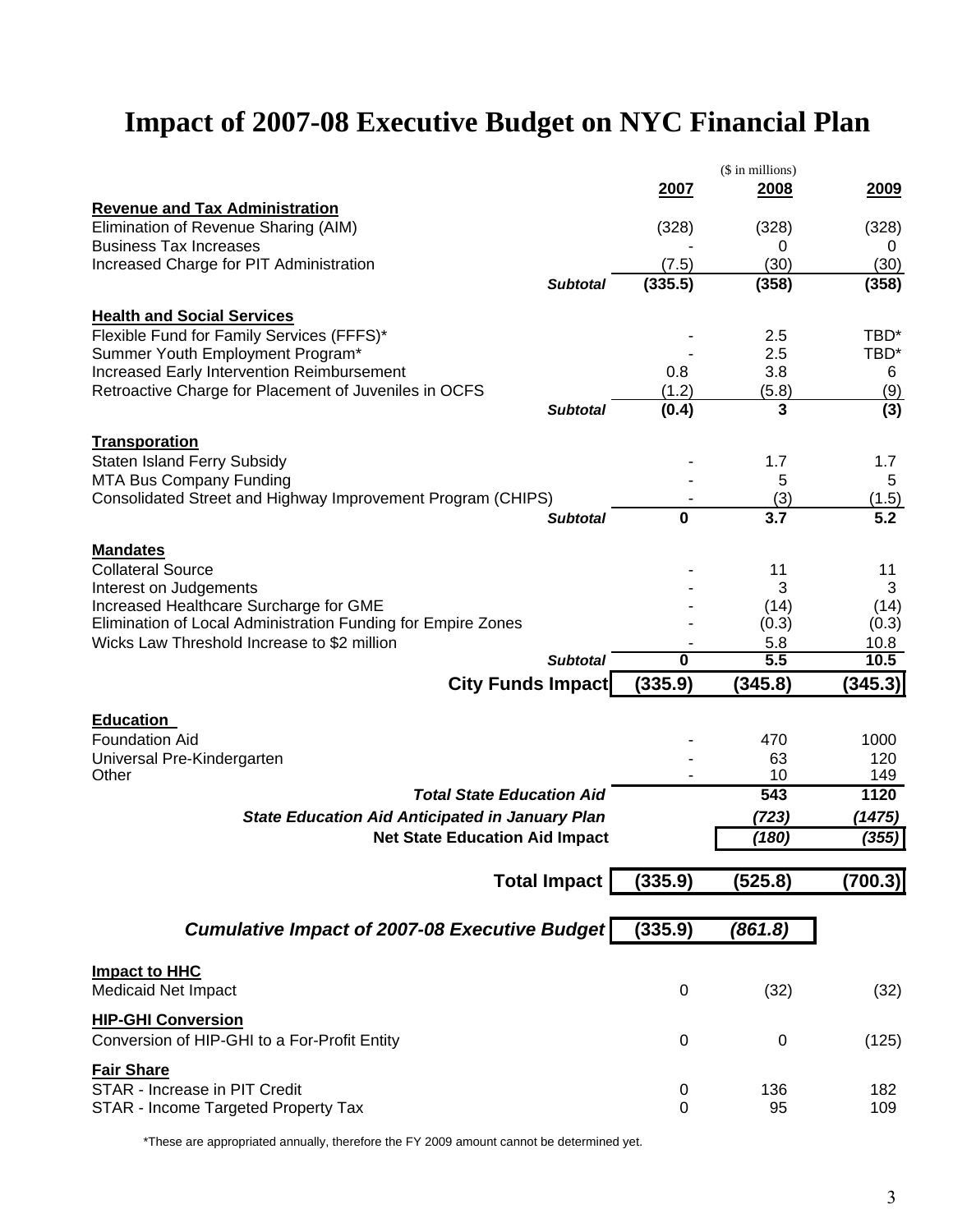## **REVENUE AND TAX ADMINISTRATION**

### **ELIMINATION OF REVENUE SHARING**

The 2007-2008 Executive Budget includes a proposal to restructure the Aid and Incentives for Municipalities (AIM) Program. It provides additional funds to distressed municipalities and eliminates New York City's \$328 million annual revenue sharing payment. Currently, New York City, along with other municipalities across the State, receives revenue sharing which is a flexible and consistent source of revenue.

*Position: Oppose.* The Executive Budget completely eliminates \$328 million in revenue sharing funds for New York City for SFY 2007-08, but because of the way these funds are paid to the City, the effect will eliminate nearly \$656 million: \$328 million in the current fiscal year and \$328 million in the City's Fiscal Year 08, which begins July 1. The State's revenue sharing funds are important because they provide the City with spending flexibility at a time when the City's share of discretionary spending in the budget continues shrink. These funds are a necessary protection against future downturns in revenue, which the City receives from real estate, financial services, and other volatile sectors of the economy.

New York City has received State revenue sharing funds, known as "per capita funding," for decades. Although New York City has been excluded from each of the State's revenue-sharing increases enacted in 2000, 2005, and 2006, this is the first time that there is a proposal to eliminate this funding entirely. City taxpayers contribute over \$11 billion more in tax revenue to the State each year than is returned in the form of State funding and State services. Even without the elimination of AIM, New York City residents only get back 50 cents for every dollar they send to Albany. This proposal to eliminate revenue sharing funding will make this imbalance larger and more egregious.

### **BUSINESS TAX INCREASES**

The Executive Budget proposes changes to the tax code that will require more corporations to pay certain taxes in New York and change the rules for filing of corporate tax returns. The largest changes would require corporations that conduct substantial intercorporate transactions to file a combined tax return, and eliminate the deduction for certain subsidiary dividends received by a parent company from a REIT or RIC. These two proposals have been part of previous Executive Budgets but never enacted by the Legislature.

Other proposals include allowing banks to deduct only the bad debts that have been written off rather than a portion of bad debt reserves, deterring the use of tax shelters by requiring reporting and disclosure of specified transactions and requiring certain Federal S-Corporations to be New York S-Corporations, making it more difficult for banks to use subsidiaries and preventing corporations from taking deductions for production activity that occurred out of state. Additional changes would require travel companies that rent hotel rooms over the internet to pay sales taxes on the rate margin and service fees.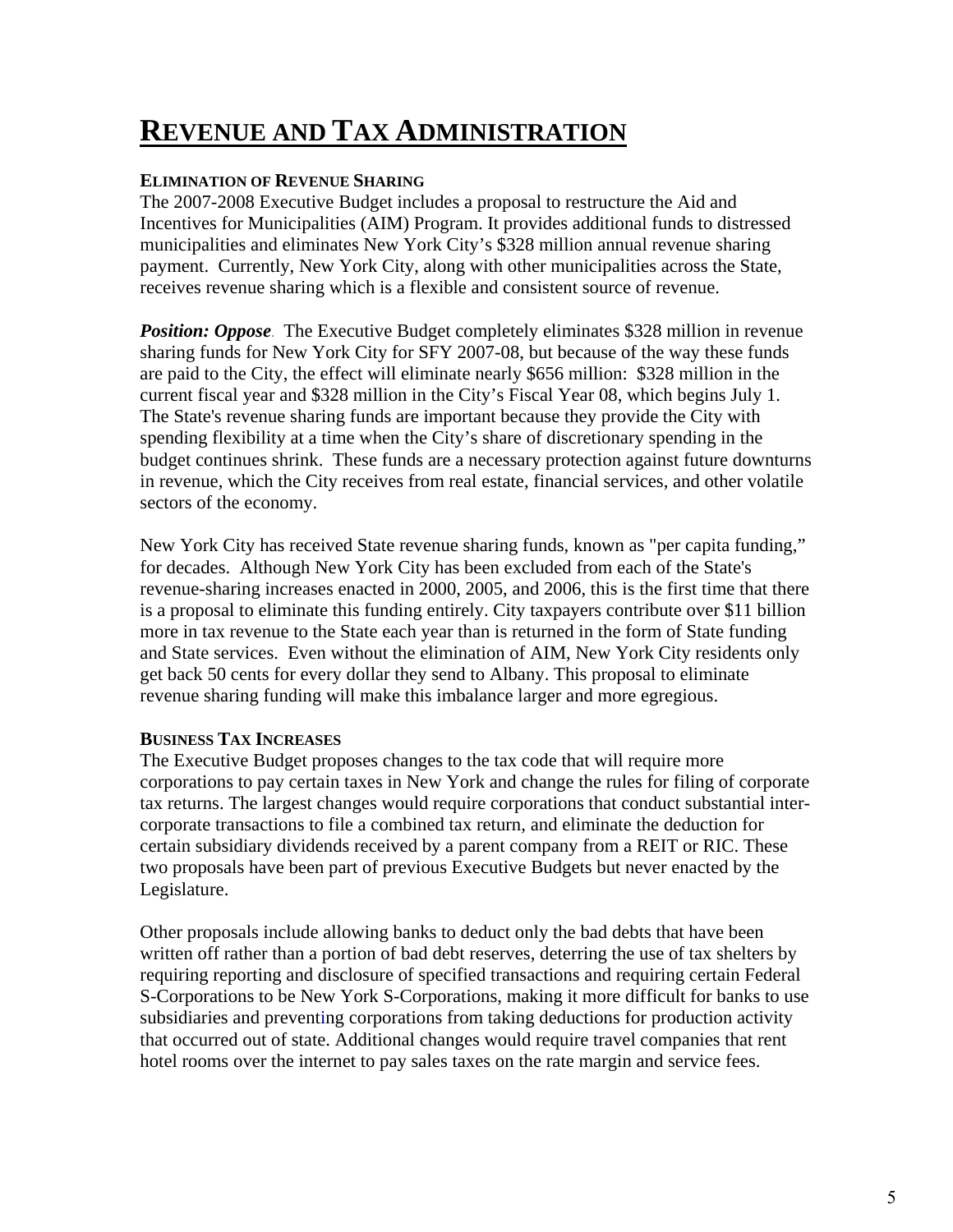*Position: Oppose.* Although the Executive refers to these proposed changes as "loophole" closers," they are increases in the corporate and banking tax code that would increase the tax burden for important industries vital to New York City's tax revenues. If the increases were applied to all firms equally, they would represent about an 8.4 percent increase in corporate taxes and an approximate 21 percent increase in banking taxes. But since firms vary widely in the use of the current tax and incentive structure, many affected firms will experience much larger increases in their taxes. Given the high tax burden on New York City businesses, the City is against increasing that burden and making the City a less competitive center for banking, insurance, and real estate industries and their transactions and employees.

### **INCREASED CHARGE FOR PERSONAL INCOME TAX ADMINISTRATION**

The Executive Budget increases the cost charged to the City for administration of its Personal Income Tax (PIT) by \$30 million from \$39 million to \$69 million.

*Position: Oppose.* This \$30 million, 76 percent increase raises the cost to the City to about \$20 per tax return, even as administrative costs are currently dropping as taxpayers switch to electronic filing. Additionally, when the commuter tax was eliminated, the number of PIT filers decreased, but the State did not decrease the cost it charges the City for administration. Currently, the city of Yonkers does not pay anything in administrative costs for tax returns. The City will ask for authorization for the New York City Department of Finance to administer the City PIT itself, in order to perform this function efficiently and at lower cost.

### **SCHOOL TAX RELIEF (STAR)**

The Executive proposes a three-year property tax cut package and states that \$1.5 billion is included in the Executive Budget for SFY 2007-2008. However, after subtracting the value of the STAR rebate, which would be eliminated, the net total increase in STAR is \$825 million. The budget includes an increase in the refundable Personal Income Tax Credit for New York City taxpayers earning \$235,000 or less, from \$230 to \$300 for married couples filing jointly and from \$115 to \$150 for all others. The existing STAR rebate would be replaced with a "middle-class" STAR benefit that will decline as income exceeds \$80,000 for downstate homeowners and \$60,000 for upstate homeowners.

The new STAR program would not provide New York City with its fair share. City taxpayers would save \$231 million in FY 2008 and \$191 million in FY 2009. However, City residents will only receive 14 percent of the \$1.5 billion in new STAR funding. STAR currently redistributes hundred of millions of tax dollars generated in New York City to other parts of the state; this proposal further exacerbates this inequality.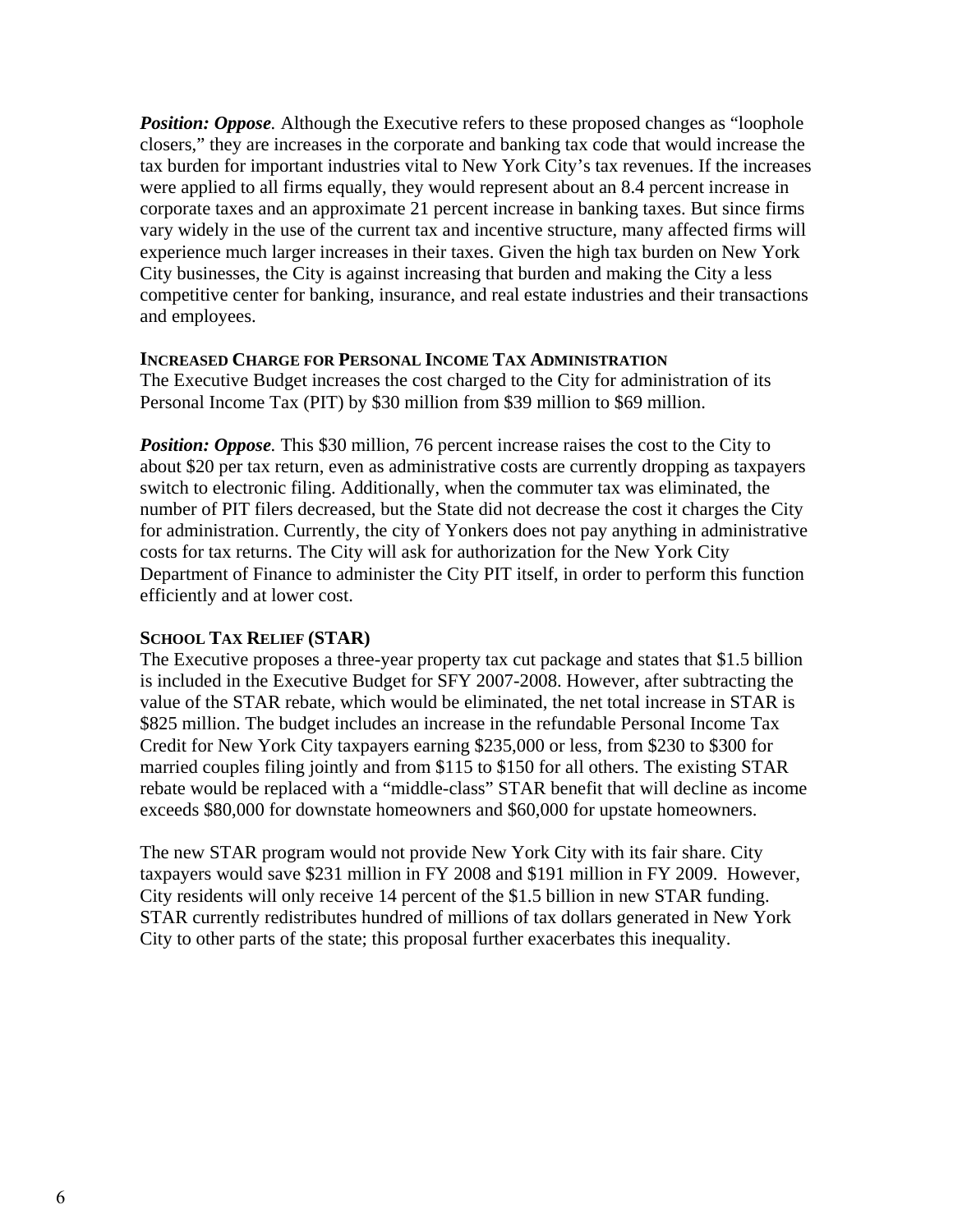### **EDUCATION**

### **2007-08 SCHOOL AID**

The 2007-08 Executive Budget includes a year-to-year statewide school aid increase of over \$1.4 billion, nearly 8 percent over the 2006-07 level. The State aid increase to the New York City School District is projected by the Governor to be \$639 million, an increase of 9.4 percent over last year. Two major components of this increase are a new Foundation Aid formula (\$469.6 million) and Universal Pre-Kindergarten aid (\$63.3 million). Also included within this increase is \$94 million in debt service related to the EXCEL capital program, which was enacted as part of last year's budget.

### **FOUNDATION AID**

The Executive Budget proposes a new Foundation Aid program that subtracts an expected local contribution from an estimated standard cost of education, to arrive at a foundation aid amount. According to the Executive, the **Standard Cost of Education** in New York City is equal to the product of:

| <b>Cost of Successful Schools</b>         | \$5,662     |
|-------------------------------------------|-------------|
| <b>Pupil Need Index</b>                   | x 1.801     |
| <b>Regional Cost Index (NYC and L.I.)</b> | x 1.425     |
| <b>STANDARD COST OF EDUCATION</b>         | \$14,531.10 |

New York City's **Expected Local Contribution** is based on an average statewide tax multiplied by the district's property values and relative income per pupil count. Given the parameters of the formula we expect the proportion of State aid per pupil count to decline by 2012. New York City's **Expected Local Contribution** is equal to the product of:

| <b>Statewide Average School Tax</b> | 0.016       |
|-------------------------------------|-------------|
| Income Wealth Index                 | x 1.127     |
| <b>District Property Wealth</b>     | x \$458,839 |
| <b>EXPECTED LOCAL CONTRIBUTION</b>  | \$8,273.78  |

Therefore, New York City's Foundation Aid amount per pupil count is equal to:

| <b>Standard Cost of Education</b>  | \$14,531.10    |
|------------------------------------|----------------|
| <b>Expected Local Contribution</b> | $-$ \$8,273.78 |
| <b>FOUNDATION AID PER PUPIL</b>    |                |
| <b>COUNT</b>                       | \$6,257.32     |

*Position:* The new Foundation Aid represents an increase for New York City of \$469.6 million over the sum of its component aids in 2006-07. Foundation Aid also includes weightings for poverty and limited English proficiency students, which benefits New York City.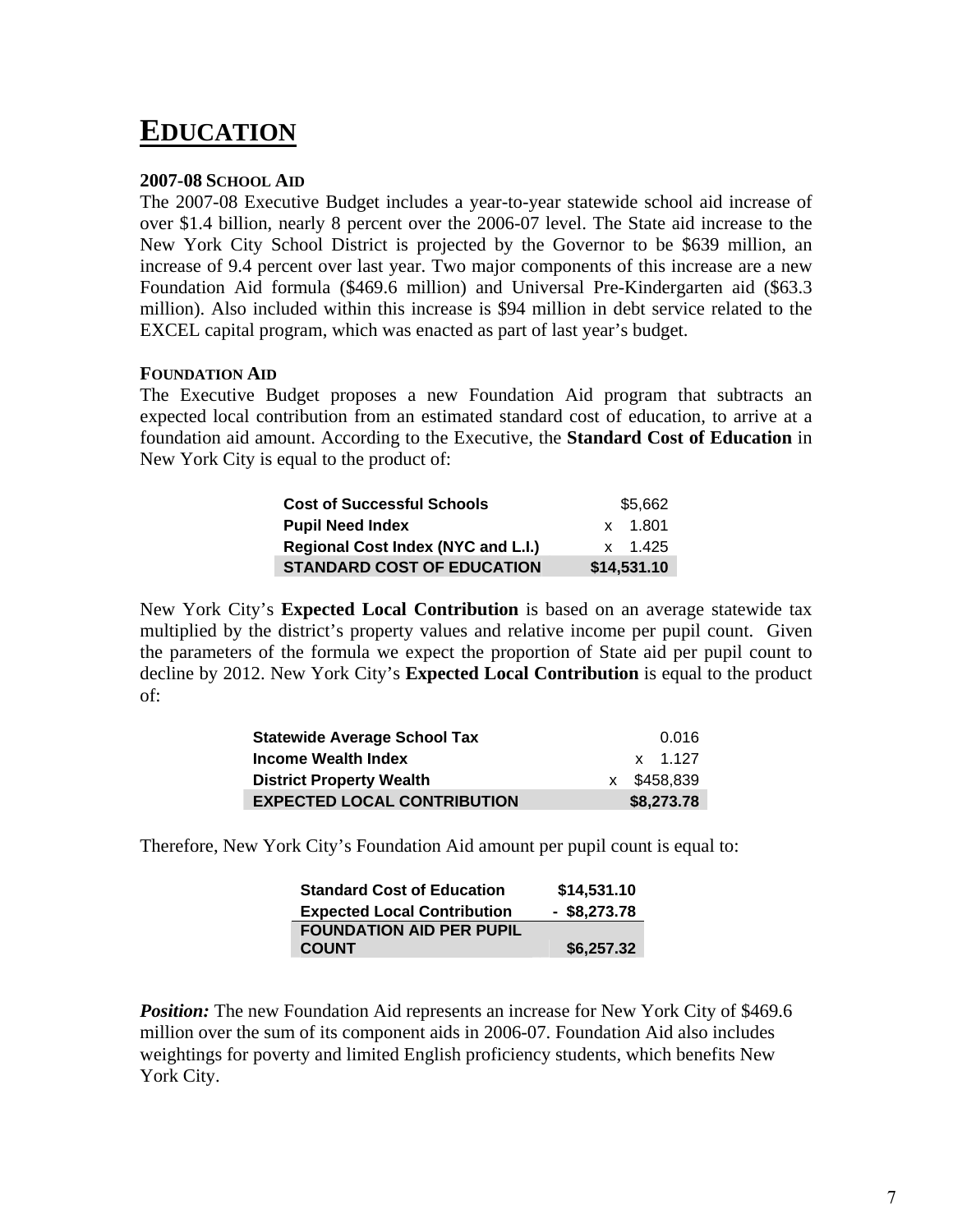Foundation Aid uses a new pupil count based on "total possible enrollment" in a school district, measured monthly. This represents a departure from tying aid to student attendance, which adversely affects New York City and was used to calculate aid in prior years. Various weightings are then applied to the new enrollment count for students with disabilities, declassified special education students and summer school students.

Public excess cost aid (excluding high-cost placement) is one of the 30 former aid categories consolidated into Foundation Aid.

Foundation Aid assumes a significant City share. The State's share of foundation aid per pupil in New York City is 43 percent. This is compared with 85 percent for Syracuse, 87 percent for Rochester and 88 percent for Buffalo. The formula will be phased-in between 2008 and 2011. After 2011, growth in state aid for New York City under the formula would be rise at the rate of inflation, while the growth in the projected local contribution would be a function of the growth of property wealth and the growth of income.

### **UNIVERSAL PRE-KINDERGARTEN**

The Executive Budget proposes approximately \$99 million statewide in increased funding for Universal Pre-Kindergarten (UPK) programs. The Governor projects that New York City would receive \$63 million of the total increase, for a new UPK total of \$252 million for the 2007-08 school year. Funds are allocated on a per-child basis and set at half the Foundation Aid amount per pupil. UPK programs would need to adhere to certain new requirements for staffing and assessment of students.

**Position:** For New York City, the Universal Pre-Kindergarten amount is set at \$3,127.91 per pupil (half of our Foundation Aid per pupil). This represents a reduction from our current funding level of \$3,332 per pupil. Further, this per capita amount applies to the City's entire pre-K allocation, not just the 2007-08 increase. New York City partners extensively with community-based organizations to provide pre-K programs. The Executive proposal amounts to a rate cut for these essential programs.

### **SCHOOL TAX RELIEF (STAR)**

The STAR program has been considered a form of education aid to localities since the State reimburses school districts for property tax revenues levied for education funding which are foregone as a result of these tax exemptions.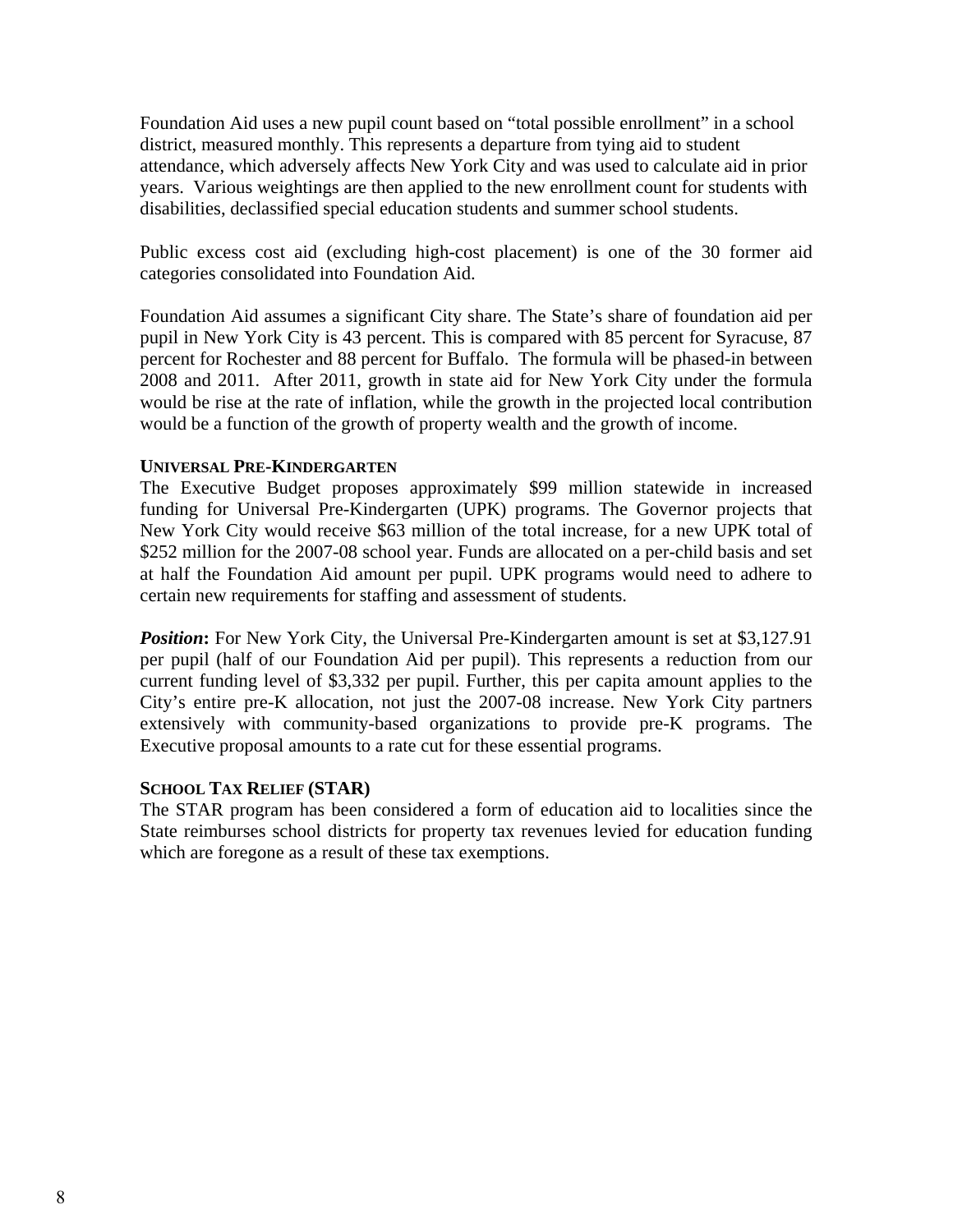Since the inception of STAR, New York City taxpayers have not received a fair share of the program. Furthermore, when added to the Executive's traditional school aid proposal, New York City's share of school aid in 2007-08 is 38 percent—exactly the same percentage as in previous years.

|                                   | <b>NYC</b> | <b>Total State</b> |
|-----------------------------------|------------|--------------------|
| <b>School Aid Increase</b>        | \$637.0    | \$1,413.0          |
| <b>STAR Property Tax Relief</b>   | \$95.0     | \$825.0            |
| <b>NYC Increase in PIT Credit</b> | \$136.0    | n/a                |
|                                   | \$868.0    | \$2,238.0          |
| <b>New York City Share</b>        | 38.8%      |                    |

### **CHARTER SCHOOLS**

The Executive Budget proposes raising the statewide cap on charter schools to 250, an increase of 100 from the current cap. The proposal specifically authorizes the New York City Schools Chancellor to issue up to fifty of the new charters. The Executive provides \$15.2 million in Charter School Transitional Aid to five school districts (not New York City) currently impacted by a high concentration of charter schools.

*Position: Support.* Lifting the cap on charter schools in New York City will permit the Department of Education to increase the number of small, innovative schools that offer academically rigorous instruction for students as well as enhanced school choice for parents. Over 12,000 New York City families are on waiting lists for charter schools, and this proposal would provide access to quality education and complement the public school reforms that have taken place over the last five years.

### **CONTRACT FOR EXCELLENCE**

The Executive Budget proposes a "Contract for Excellence" for any school district receiving a school aid increase of at least \$15 million or ten percent (this includes New York City). These contracts will govern how foundation aid increases are spent. School districts subject to a "Contract for Excellence" are required to utilize funds in excess of three percent over the base within the following five areas:

Class size reduction; Increasing student time on task (longer school days or school year); Improving teacher quality; Middle school/high school restructuring; and Implementing full day pre-kindergarten.

School districts will be required to demonstrate academic progress in the form of reports to the State Education Department. The Governor also calls for structural changes to superintendent contracts that will require dismissal after "substantial failure" for four consecutive years. The Executive Budget seeks changes in the teacher tenure process to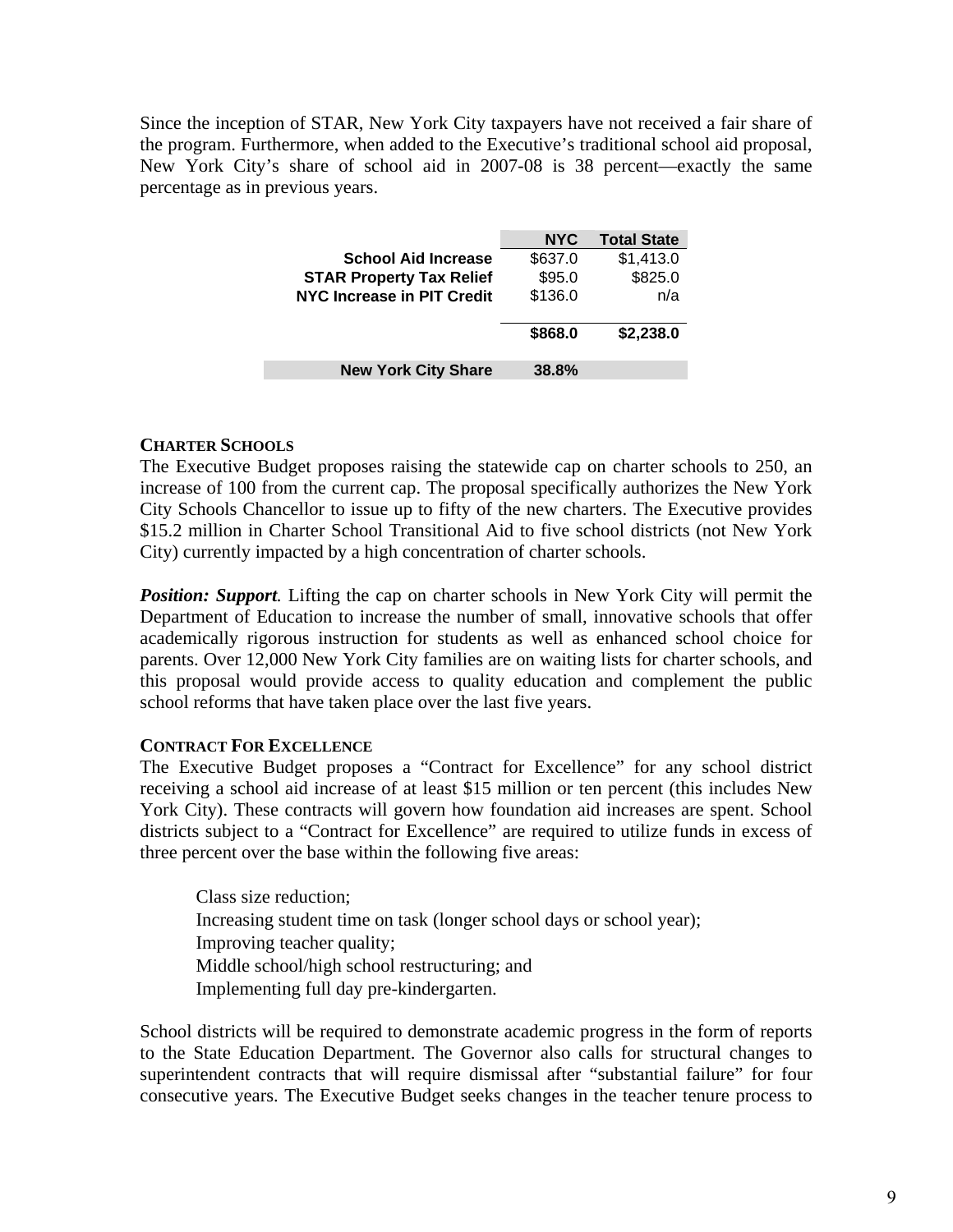base tenure decisions on a review by supervisors or professional colleagues and by student performance. These changes, among others, will expand the School Under Registration Review (SURR) schools process so that up to five percent of schools will be restructured within four years.

The Governor sets a very aggressive timetable for implementation of his new accountability program, which sets specific benchmarks for individual schools, community school districts and the City school district as a whole. It remains to be seen how the State Education Department will regulate school districts' approaches to the new mandates and determine their success or failure. Further, the Contract for Excellence seems to weaken aspects of mayoral control, by subjecting superintendents or even the chancellor to specific academic improvement benchmarks within a set period of time.

## **PUBLIC HEALTH**

### **EARLY INTERVENTION**

Early Intervention (EI) is a program administered by the NYS Department of Health for developmentally delayed children from birth until age three. Private insurance funds less than one percent of the cost of the program, while Medicaid funds approximately 45 percent and New York State and New York City share equally the remainder of the program costs. The Executive budget requires private health insurance carriers to reimburse for EI services otherwise covered in their policies.

**Position: Support.** The City supports actions to reform the EI program that maximize third party participation. New York City expects to receive approximately \$16.6 million over the next four years through such proposed measures.

## **SOCIAL SERVICES**

### **FLEXIBLE FUND FOR FAMILY SERVICES**

The Executive Budget continues the Flexible Fund for Family Services (FFFS) the block grant to localities for TANF-funded services. The Executive appropriates slightly over \$1 billion for the block grant, including TANF funds for child care. Two programs, summer youth employment and non-residential domestic violence prevention services, currently funded through the grant are funded outside the FFFS. New York City's FFFS allocation is \$593 million combined with \$20.2 million for the Summer Youth Employment Program and \$1 million for domestic violence prevention, yielding a total City allocation of \$614 million. This represents close to a \$5 million increase over the prior year, but falls far short of the increasing costs and the need for child care slots and job opportunities for New Yorkers struggling to achieve better lives for themselves and their families.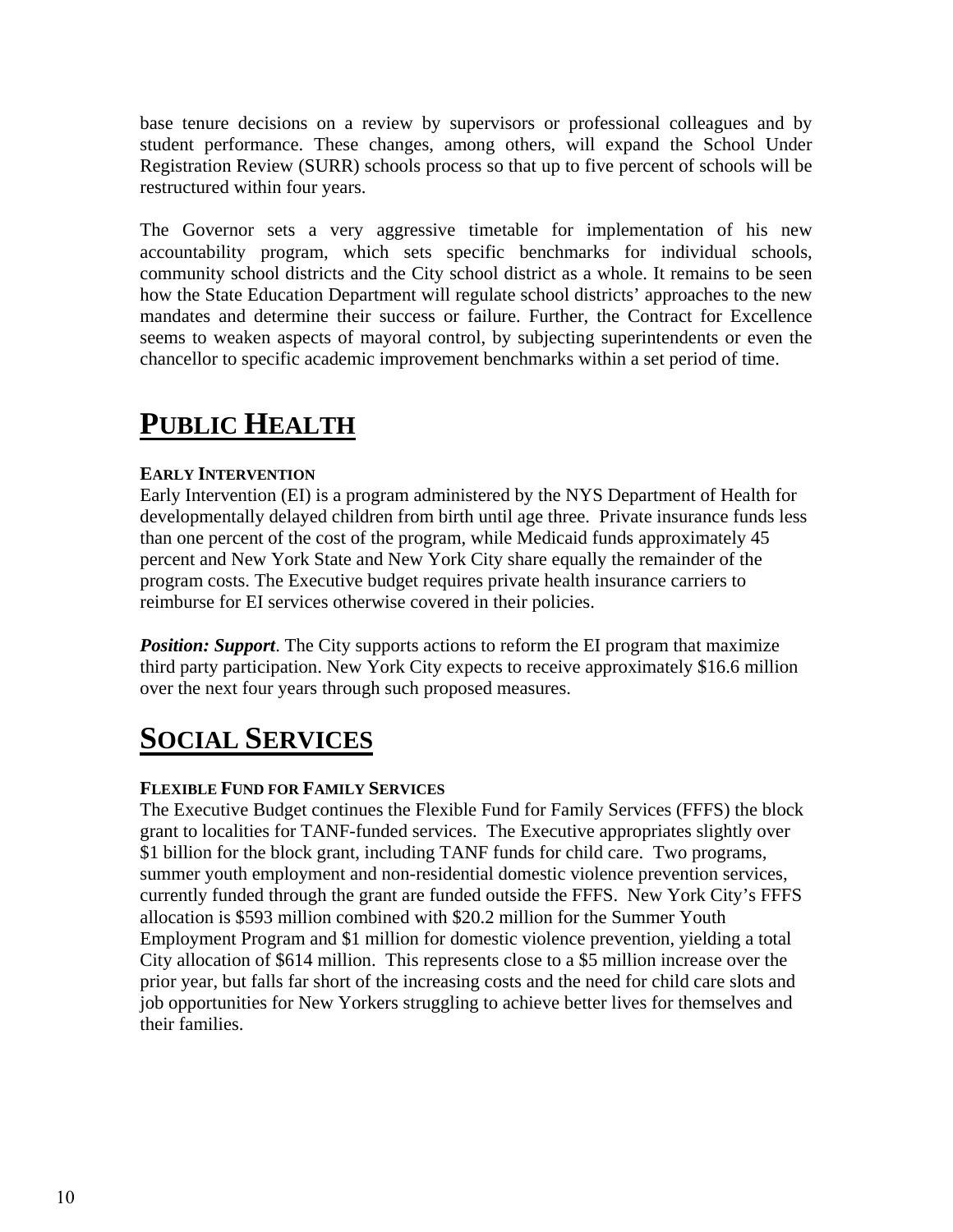**Position: Oppose.** While the purported hallmark of the FFFS is flexibility for localities, persistent funding shortfalls, increasing costs of essential services, and new mandates for localities have made the block grant untenable. New York City proposes abolishing the FFFS block grant in favor of a true State and City partnership to share the costs of these services for all who receive them.

New Federal TANF requirements impose costly mandates to meet essentially expanded work requirements. The City currently offers employment services and training for more than 60,000 public assistance recipients. Due to more rigorous work requirements implemented by new federal TANF rules to require that 50 percent of the TANF caseload be engaged in work, the need for additional funds becomes critical to support moving clients from dependency to self-sufficiency. If TANF clients do not meet workforce participation requirements, localities could face penalties. To avoid these penalties and enable TANF clients to achieve self-sufficiency, localities need an equal State partner so that they do not have to choose between spending on day care, job training, or child welfare services.

### **INVESTMENT IN CHILD CARE**

Essential to achieving federal work participation rates is the availability of affordable and adequate child care, pre-school, and after-school programs. Moreover, quality child care, early childhood programs, and well-run after school programs are associated with enduring academic gains and competent socialization skills. The continuum of early childhood services, such as child care, Head Start and after school programs requires a true partnership of State and local governments. Families receiving public assistance are entitled to child care subsidies and families transitioning from public assistance need to maintain their access to care. Investments in child care must be made so there are sufficient resources to serve both public assistance and other low-income working families. In FY 2008, the City will invest over \$70 million in additional tax levy for child care and out-of-school time programs.

The City's efforts to reduce public assistance caseloads, which have produced hundreds of millions of dollars in savings since 1995, have helped to create a TANF surplus of approximately \$1.8 billion. The City urges the State to create a true partnership of cost sharing by ensuring equitable state and local contributions for child care, employment and assessment, and other supportive social services.

### **RETROACTIVE RATE ADJUSTMENTS FOR PLACEMENT OF JUVENILES IN OFFICE OF CHILDREN AND FAMILY SERVICES (OCFS) FACILITIES**

The City reimburses the State 50 percent of the share of the cost of care for New York City youths placed in OCFS facilities. This cost is based on the State's actual costs for operating secured and non-secured placement facilities. From 2001 through 2005 the rate was \$100 per day based on 1999 costs. In 2000, the State discontinued their audits to determine actual costs and froze rates. In 2006, the State resumed auditing and adjusted the OCFS rate to \$155 per day. The Executive Budget proposes to retroactively charge districts a higher rate for the period 2001 to 2005, based on the assumed costs for the years the State never calculated its actual costs.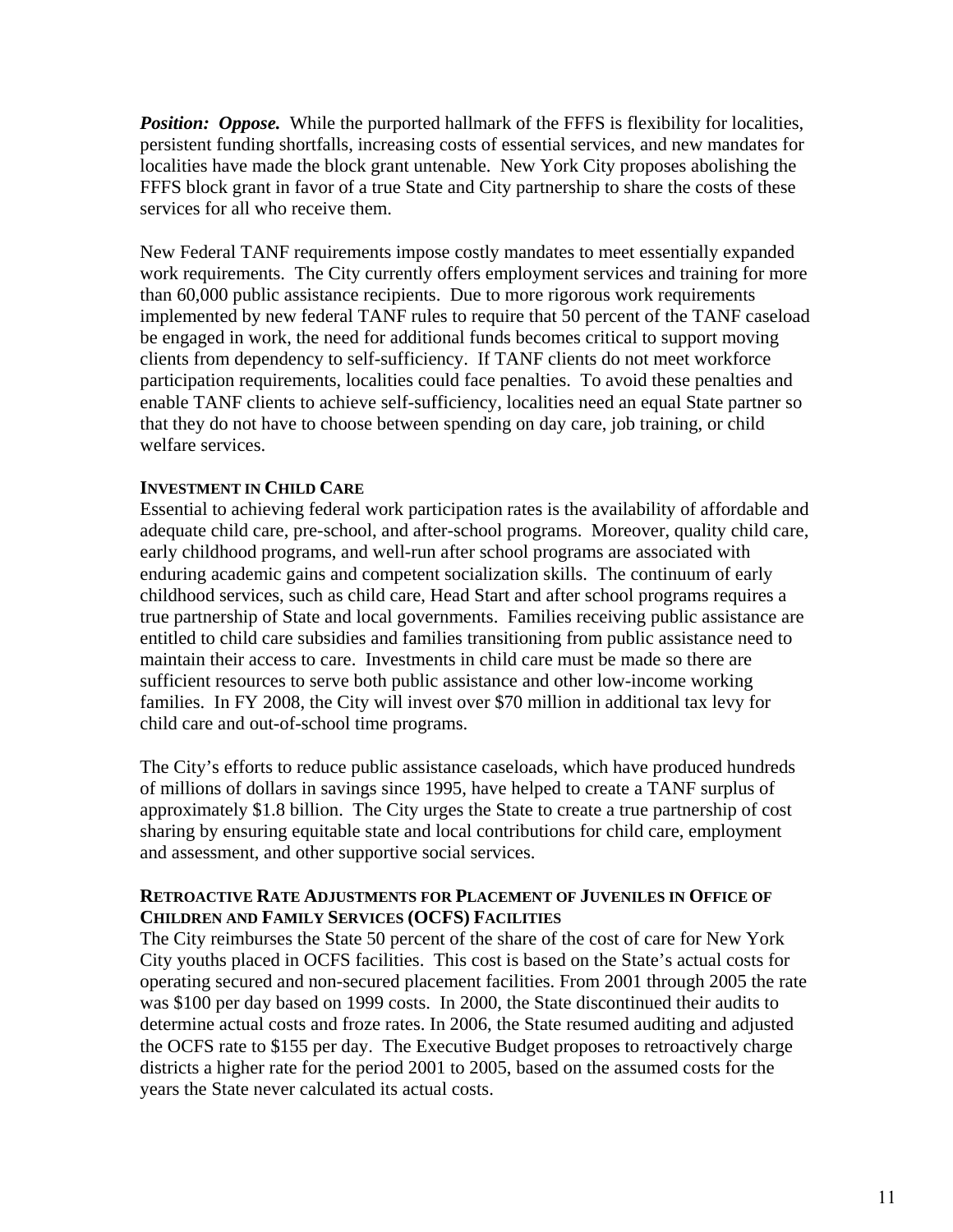*Position: Oppose.* The City rejects the State's intention to retroactively charge for the period from 2001 to 2005. Preliminary estimates indicate that the retroactive charge could cost the City \$1.2 million in FY 2007, \$5.8 million in FY 2008 and \$9.0 million in FY 2009.

## **TRANSPORTATION**

### **LOCAL TRANSIT FUNDING**

The Executive Budget proposal includes slight increases in funding to New York City for the City run transit systems. Ferries are funded at \$26.4 million, a \$1.7 million increase from last year, and buses are funded at \$73.1 million, a \$5 million increase from last year.

*Position: Support.* The additional ferry funding will be used for day to day costs such as salaries and wages, including collective bargaining and assistance for the improved security and operations of the Staten Island ferry. The funding for buses will be used to offset the City's subsidy of the MTA Bus Company.

### **CONSOLIDATED STREET AND HIGHWAY IMPROVEMENT PROGRAM (CHIPS)**

The Executive Budget proposes to decrease funding for the CHIPS capital program for counties and New York City. The CHIPS program is designed to help cities, counties, towns and villages cover the costs of construction, operation and maintenance of local highways and bridges.

*Position: Oppose.* This decrease in funding will result in a \$3 million loss to New York City. CHIPS funding is essential for the City's street construction projects including the installation of traffic signals, street lighting construction, and the upgrade and modernization of parking meters.

## **MANDATES**

### **WICKS LAW THRESHOLD INCREASE**

The Executive Budget includes a provision to raise the threshold for projects subject to the Wicks Law from \$50,000 to \$2 million for New York City. Currently under the Wicks Law, for construction projects costing more than \$50,000, the City must issue four separate contracts for electric, plumbing, heating, ventilation and air conditioning (HVAC) and all other services. This multiple contracting requirement adds approximately 14 percent to the cost of every City funded construction project.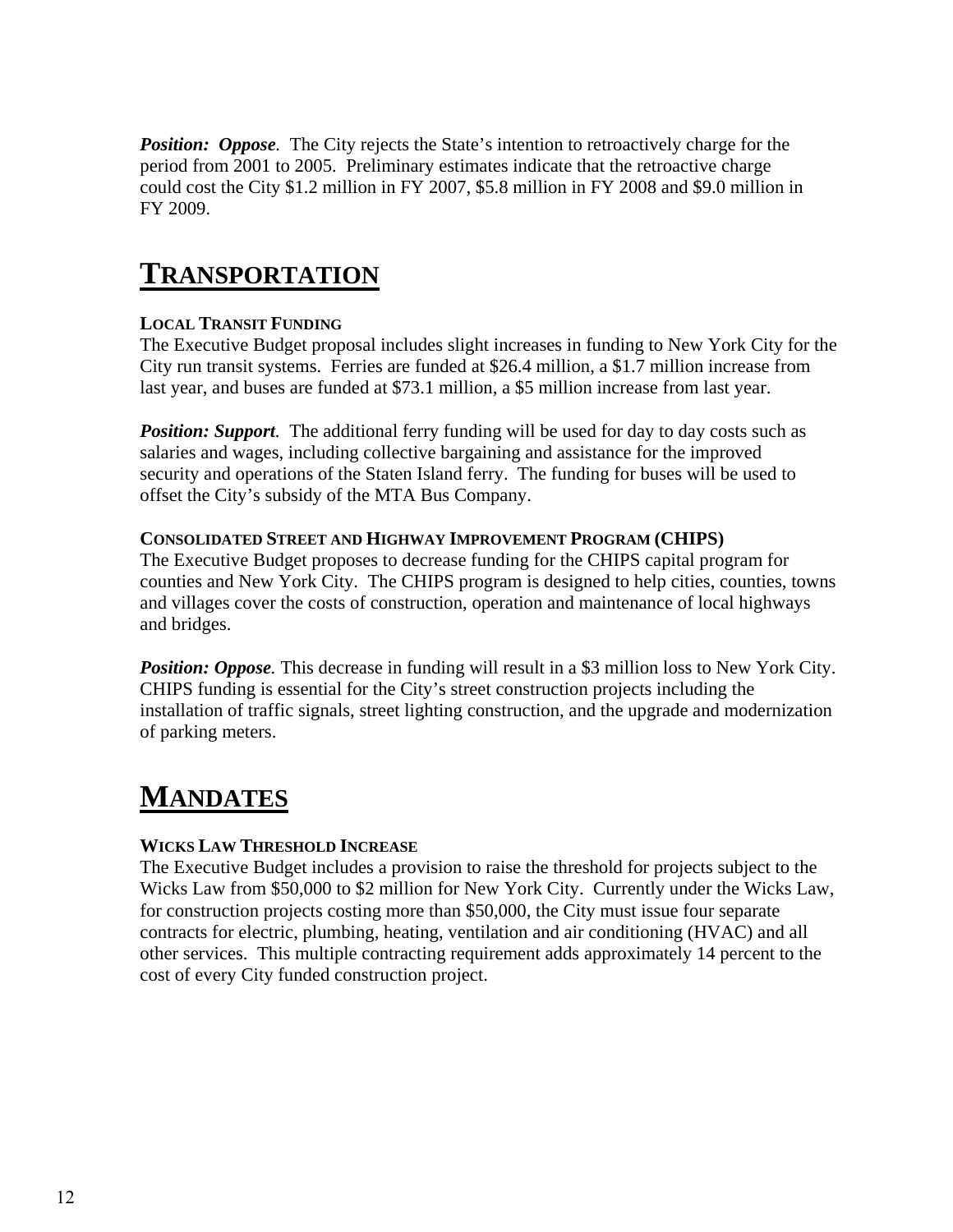*Position: Support with recommendation.* New York City supports the full repeal of the Wicks Law. This proposal is a step in the right direction, but it does not go far enough. Under the Executive's proposal, over the next ten years New York City would save only Fifty three million in City funds out of the \$19 billion that is planned for capital projects are subject to the Wicks Law. Full repeal of this costly and cumbersome law would produce over \$3 billion in capital construction savings for the City over the next ten years, and more than \$1.5 billion in debt service savings.

### **COLLATERAL SOURCE**

The SFY 2007-08 Executive Budget includes language that would allow judgments and awards against local governments, and the State, to be offset by both past and future compensation from all collateral sources.

**Position: Support.** Specifically, when a public employee recovers damages against the City due to injury suffered as a result of the City's negligence, the amount of the recovery should be reduced by any amounts the employee will receive from collateral sources, such as a disability pension, as it is currently in the private sector. Injured employees should be adequately compensated and made whole. However, currently, an employee may receive a windfall of close to twice the appropriate award since it is not offset by prospective payments from collateral sources. The enactment of collateral source legislation will save New York City millions of dollars in its pending cases and would treat cases against public employers, similarly to those against private employers. This proposal will save New York City \$11 million annually and some funds on pending actions.

### **INTEREST ON JUDGMENTS**

For many years, the courts have required municipalities to pay post-judgment interest rates of 9 percent. The Executive Budget includes a proposal to link the interest rates on judgments to the 52-week Treasury bill rate while retaining a 9 percent statutory cap on such rates.

*Position: Support.* The City of New York strongly supports this proposal. Interest rates have been consistently below 9 percent during the past 20 years and thus unfair economic burdens have been placed on the state and local governments by judicial rewards reflecting the 9 percent maximum. New York City estimates that enactment of this proposal would save the City approximately \$3 million annually.

## **LABOR**

### **INCREASED HEALTHCARE SURCHARGE FOR GME**

The Executive Budget raises the collection target for the Covered Lives Assessment, which is used to fund Graduate Medical Education (GME), by \$75 million. This payment is imposed on health insurance carriers and passed on to subscribers. The Covered Lives Assessment is built into the health insurance premium rates paid by the City. Raising the amount collected through this assessment will increase healthcare costs by an estimated \$14 million a year.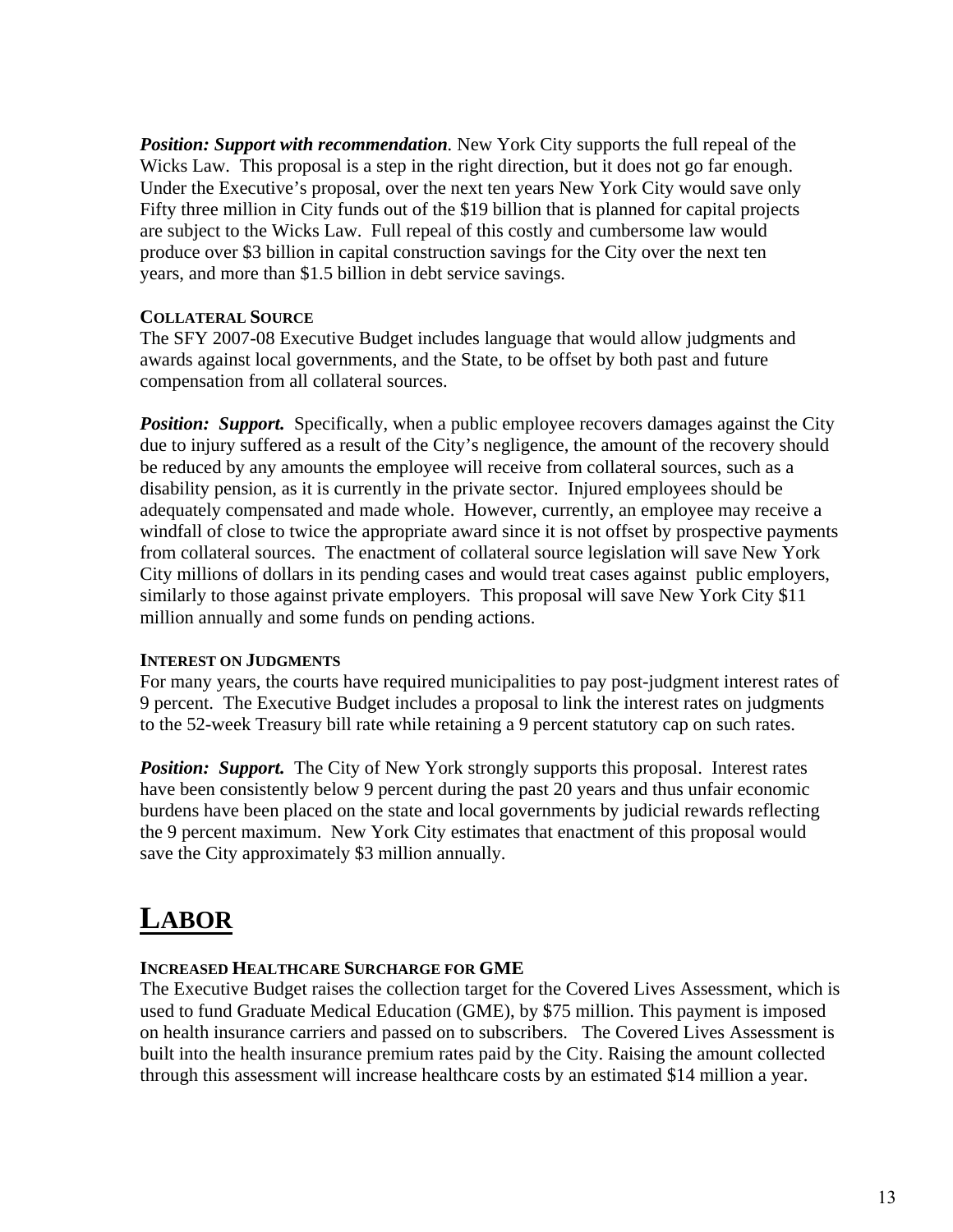### **CONVERSION OF HIP-GHI TO A FOR-PROFIT ENTITY**

The Executive Budget proposes to allow HIP-GHI, currently a not-for-profit entity, to convert to a for-profit company.

*Position: Oppose.* The City has sued to stop the proposed conversion. Currently, 93 percent of City employees are enrolled in HIP-GHI, comprising 60 percent of the value of the entity. By converting to a for-profit entity, premiums for HIP-GHI would eventually rise to comparable market rates, resulting in increased health care expenses for City employees of at least \$500 million per year. The State has priced the sale at \$1 billion and intends to garner 100 percent of the proceeds. If the City-contested sale is allowed to proceed, the City must receive its proportional share of 60 percent in the entity, which would not even offset the ongoing costs associated with the conversion.

## **MEDICAID**

### **REDIRECTION OF MEDICAID RESOURCES TO PATIENTS**

The 2007-2008 Executive Budget redistributes funds from several funding streams to Medicaid providers based on their share of Medicaid patients. This redirection of \$73 million statewide will increase funding for providers and facilities with higher concentrations of Medicaid clients, including the Health and Hospitals Corporation (HHC).

*Position: Support.* New York City supports this important and straightforward reform that directs more support to the high need hospitals that serve the greatest portion of Medicaid patients.

### **MEDICAID FRAUD PREVENTION AND DETECTION**

The Executive Budget proposes an additional \$104 million in revenues from a comprehensive fraud prevention and detection program that includes the following proposals: a New York State False Claims Act, which would allow private persons to bring civil actions to recover funds wrongfully obtained through fraud, strengthening the Attorney General's authority to investigate and prosecute health care fraud, and enhancing the State's authority to combat fraud by allowing the Office of the Medicaid Inspector General greater access to records held by the Tax Department and the Workers' Compensation Board.

*Position: Support.* New York City supports the State's efforts to strengthen Medicaid fraud prevention and detection efforts. The City welcomes the collaboration of various agencies across all levels of government to work to control fraud in the Medicaid program and to stiffen penalties for those engaged in illegal activity, and believes localities should share fairly in the proceeds from such recoveries.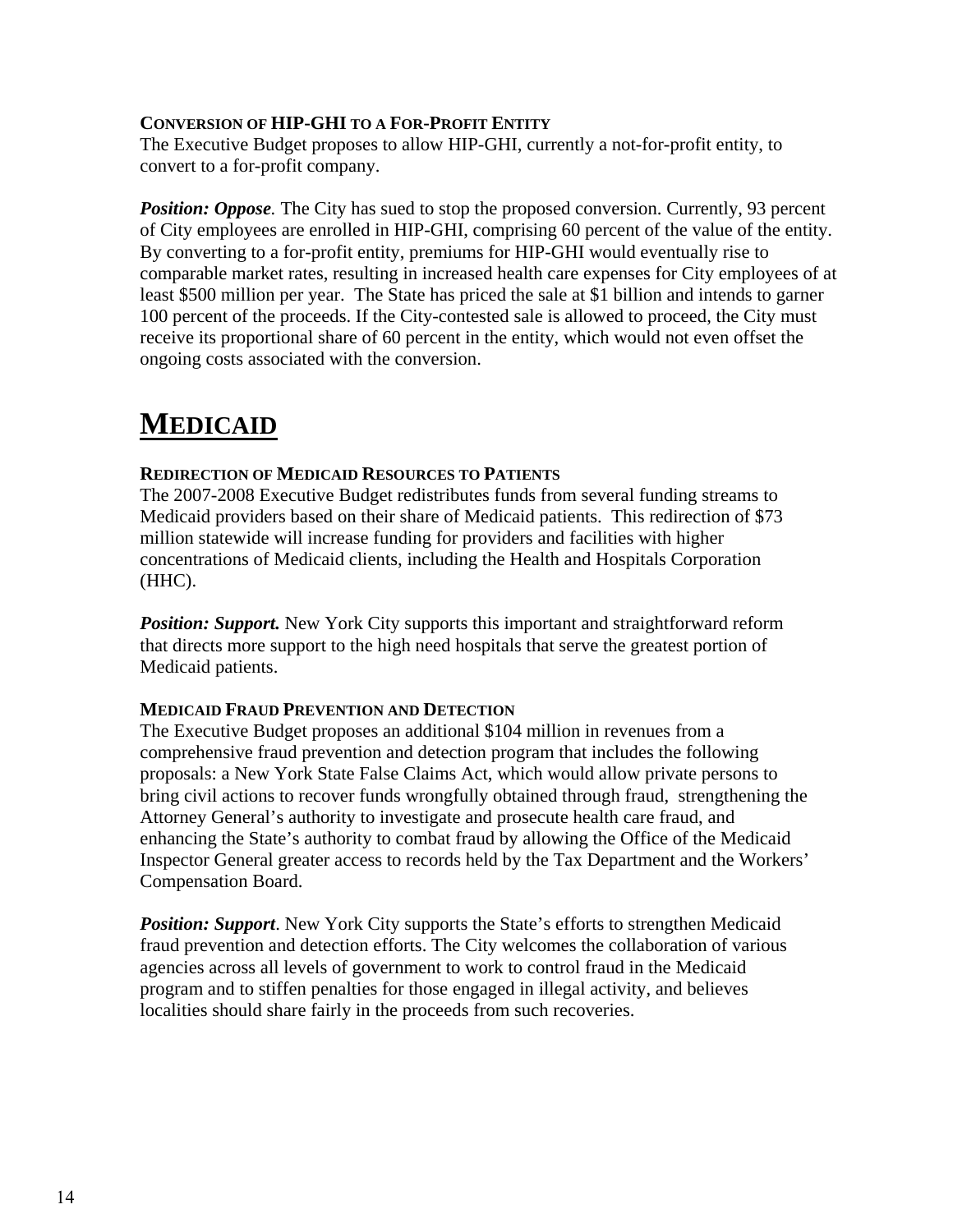### **MEDICAID RATE FREEZES AND CUTS**

The Executive Budget proposes approximately \$1 billion in savings from Medicaid cost containment actions. Many of these proposals will significantly impact New York City hospitals and nursing homes, including HHC.

The Executive Budget proposes to eliminate \$350 million in trend factors for hospitals and nursing homes, to freeze premium payments to Child Health Plus, Family Health Plus and managed care plans, to reduce Medicaid reimbursement for Graduate Medical Education and to reduce work training and professional development funding for nursing homes.

While it is vital for the State to continue to work to curb Medicaid costs, many of these cost containment proposals will have a financial impact on HHC. HHC is required by State law to treat every patient regardless of ability to pay and are the safety-net health care providers for City residents when they have nowhere else to turn for medical care. Millions of New Yorkers receive health and mental health care at HHC and many will continue to seek treatment at HHC regardless of whether they have insurance coverage or can pay a co-payment. The Corporation estimates that the Medicaid proposals indicated will result in a net loss of approximately \$32 million.

## **ECONOMIC DEVELOPMENT**

### **GOVERNORS ISLAND**

The 2007-08 Executive Budget includes \$20 million in capital funds and \$9 million in operating funds to support the preservation and redevelopment of Governors Island. These funds are to be used to preserve the historic structures and to provide for critical infrastructure work to maintain operations in preparation for redevelopment of the Island. The State and the City have been working together to restore and preserve the Island's historic resources.

*Position: Support with Recommendation.* New York City provided \$7 million in operating funds to support the preservation and redevelopment of Governors Island for the 2007-08 fiscal year. New York City also allocated \$37.5 million in capital funds in the City budget for the 2007-08 fiscal year and supports a full New York State match of \$37.5 million, rather than \$20 million. These funds will be used to preserve Governors Island's many natural and manmade amenities, while also creating a broad array of new attractions that enhance the Island's potential as a world class destination, through the creation of new commercial, educational, cultural and tourist opportunities and new waterfront and public open space development. This improved and expanded Island will benefit both New York City and New York State residents.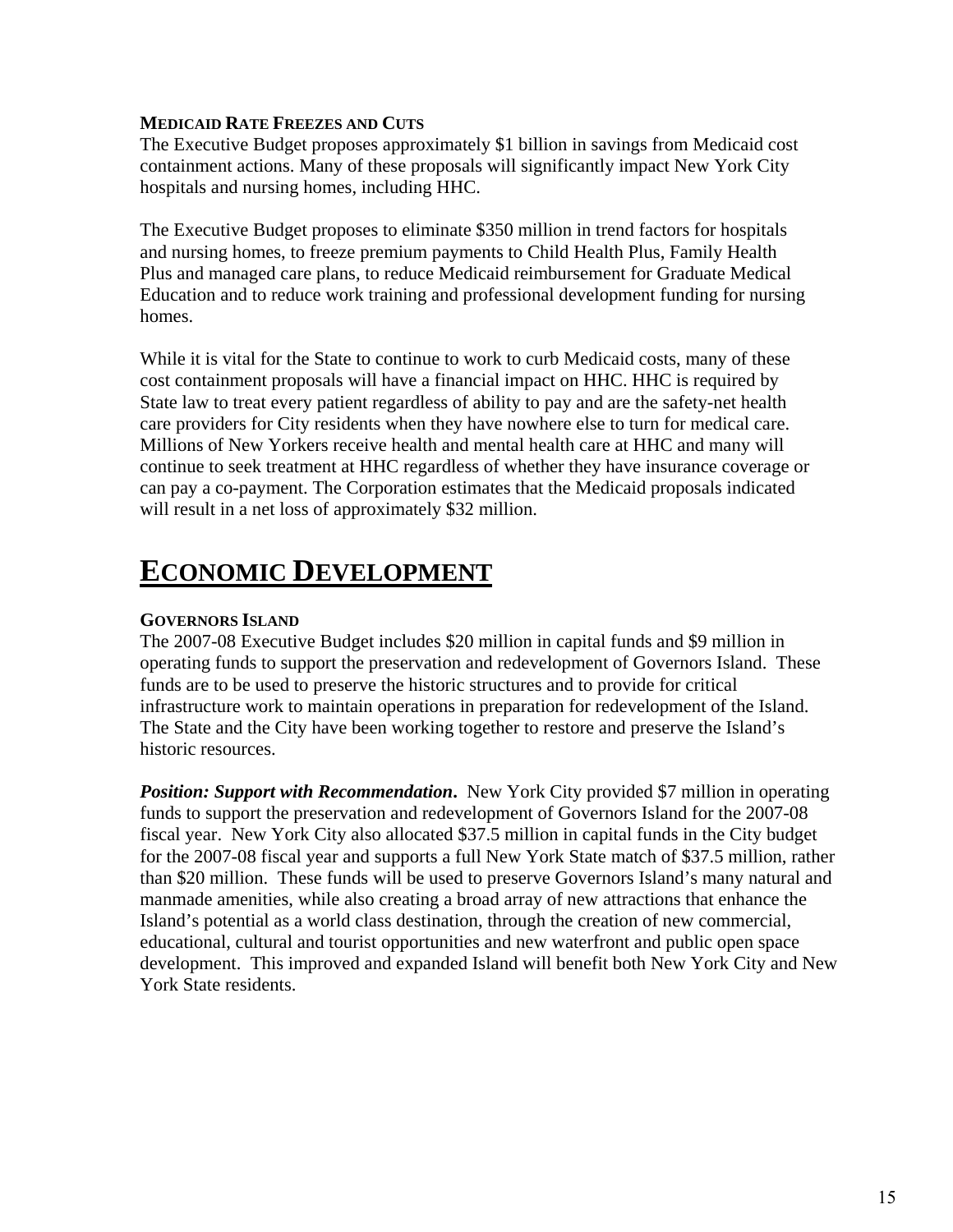### **INVESTMENT AND JOB CREATION PROGRAM**

The Executive Budget includes a proposal to appropriate \$300 million for a new Investment and Job Creation Program in the Empire State Development Corporation (ESDC). State funding will be targeted to major projects that will create significant regional economic development benefits or that provide economic benefits to distressed areas.

**Position: Support with Recommendation.** New York City has worked with ESDC on a number of capital projects including Atlantic Yards, Brooklyn Bridge Park, the Javits Center and Governors Island. Of this proposed \$300 million, ESDC should dedicate a fair share of these funds to New York City, in order for the City to continue working with the State in a close partnership on these and other projects.

### **ELIMINATION OF LOCAL ADMINISTRATION FUNDING FOR EMPIRE ZONES**

The State Empire Zone program was created by the State in an effort to revitalize and expand New York's economy. The Empire Zones are particularly attractive to businesses since they offer numerous tax incentives for qualifying businesses located within the zone. The 2007- 08 Executive Budget proposes to eliminate the \$2.3 million statewide appropriation for local administration of the State's Empire Zone program.

**Position: Oppose.** New York State's local administration funds for Empire Zones are intended to cover salaries and other costs for the local development organizations that administer each Zone. In 2003 there were cuts made to this program; the current level of approximately \$35,000 per zone only partially covers salaries. Since the Empire Zones do not currently receive enough funding to pay salaries for individuals to administer these Zones, any additional reductions in funding will further impede the operations of the eleven Empire Zones in New York City. This elimination of local administration funding for the Empire Zones would reduce funding by approximately \$300,000 to New York City. This is an unfair cost shift of a state responsibility to local entities.

### **ENVIRONMENT/PARKS**

### **STATE CONTAINER DEPOSIT PROGRAM ("BOTTLE BILL")**

The Executive Budget includes language which would amend the State Container Deposit Program (also known as the "Bottle Bill"). The proposal expands the types of beverage containers covered under the program to include non-carbonated beverage containers. Bottlers would be mandated to pay the monetary value of unclaimed beverage container deposits to the State, which would in turn deposit these in the State Environmental Protection Fund (EPF). The Executive projects the State will collect \$25 million from unredeemed deposits in SFY 2007-08 and an additional \$100 million annually thereafter. The Governor's proposal also establishes a Beverage Container Assistance Program within the New York State Department of Environmental Conservation (DEC). DEC would provide assistance payments to municipalities and nonprofit organizations to cover the costs of reverse vending machines and of other actions to facilitate redemption of beverage containers, including equipment and acquisition of real property. DEC would award up to 50 percent of the total costs.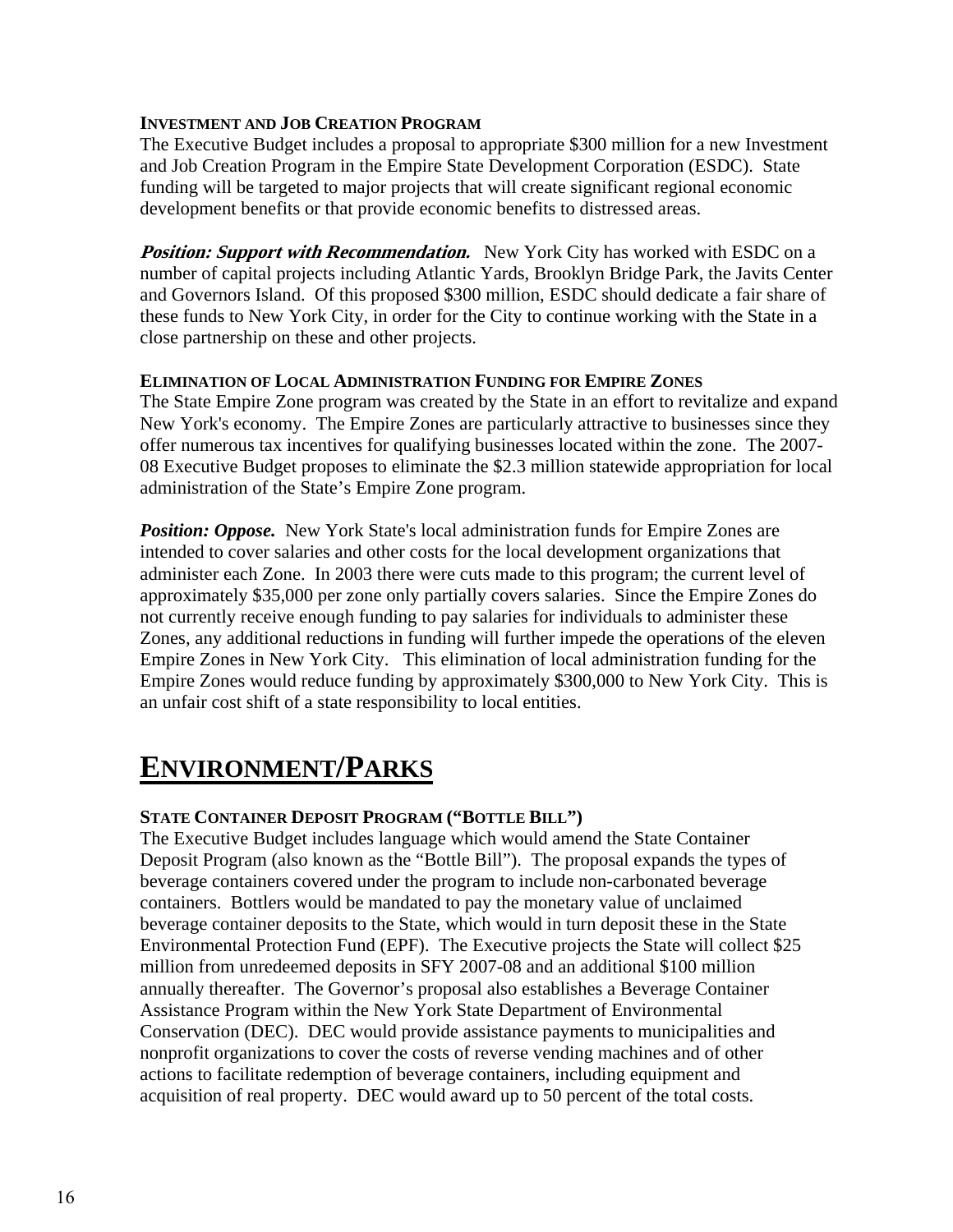Similarly, the Beverage Container Assistance Program would also award funds to New York businesses in efforts to facilitate redemption of beverage containers.

**Position: Support with Recommendation.** In the 2006 legislative session, an earlier "Bigger Better Bottle Bill" passed the Assembly, but not the Senate; the bill allowed revenue from unredeemed deposits to be awarded to municipalities for their recycling programs. The Executive proposes that these funds be deposited into the EPF which requires localities to apply for funds and provide a 50 percent match. New York City supports the disbursement of funds from this new program directly to localities rather than through EPF or other mechanisms that would impede New York City from receiving its proportional share of these funds.

### **FUNDING OF THE STATE'S SUPERFUND/BROWNFIELDS CLEANUP PROGRAMS**

The Executive Budget provides \$135 million for the State Superfund and Brownfields Cleanup Programs, the same funding level as SFY 2006-07. The State Superfund is appropriated at \$120 million and the Brownfields Clean-up Program is appropriated at \$15 million, level with last year's funding.

**Position: Support with Recommendation.** The Executive proposes to provide \$120 million to refinance the State Superfund program. New York City is expecting approximately \$107 million for the Brookfield Avenue Landfill in 2008. The City supports the financing of the State Superfund program at levels appropriate to cover expected State commitments.

### **ASIAN LONGHORNED BEETLE FUNDING**

The Executive Budget includes \$2.1 million for New York City to contain and eradicate the Asian Longhorned Beetle. The Asian Longhorned Beetle is an invasive insect that is fatal to hardwood trees. Forty seven percent of the 5.2 million trees in New York City are susceptible to this pest. To date, over 4,000 trees in New York City have been found infested with the beetle.

*Position: Support.* The City supports this funding so that the State will be able to partner with New York City to eradicate this insect.

*Prepared by NYC Office of Management and Budget*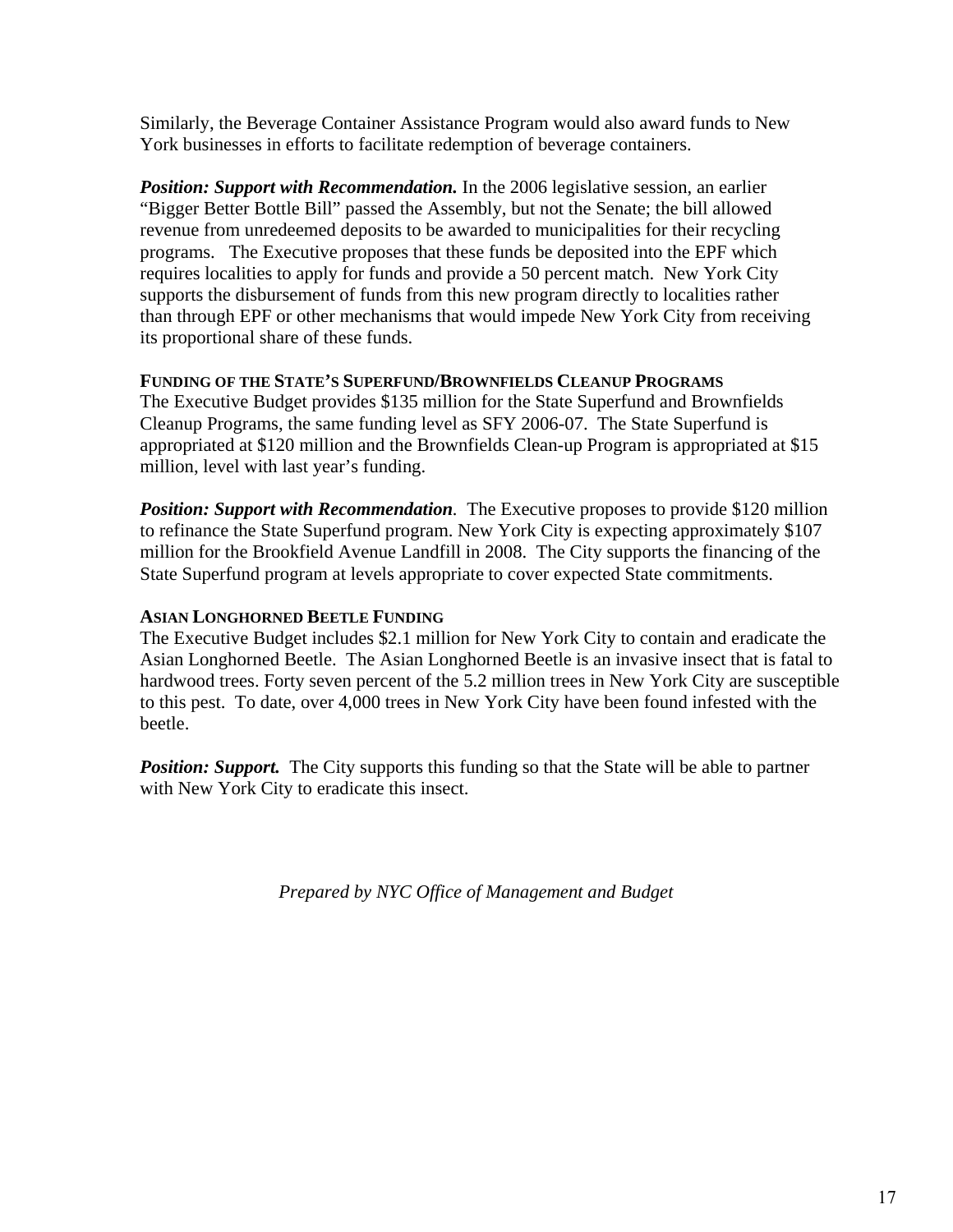## **Financial Plan Overview**  City Fiscal Years 2007-2011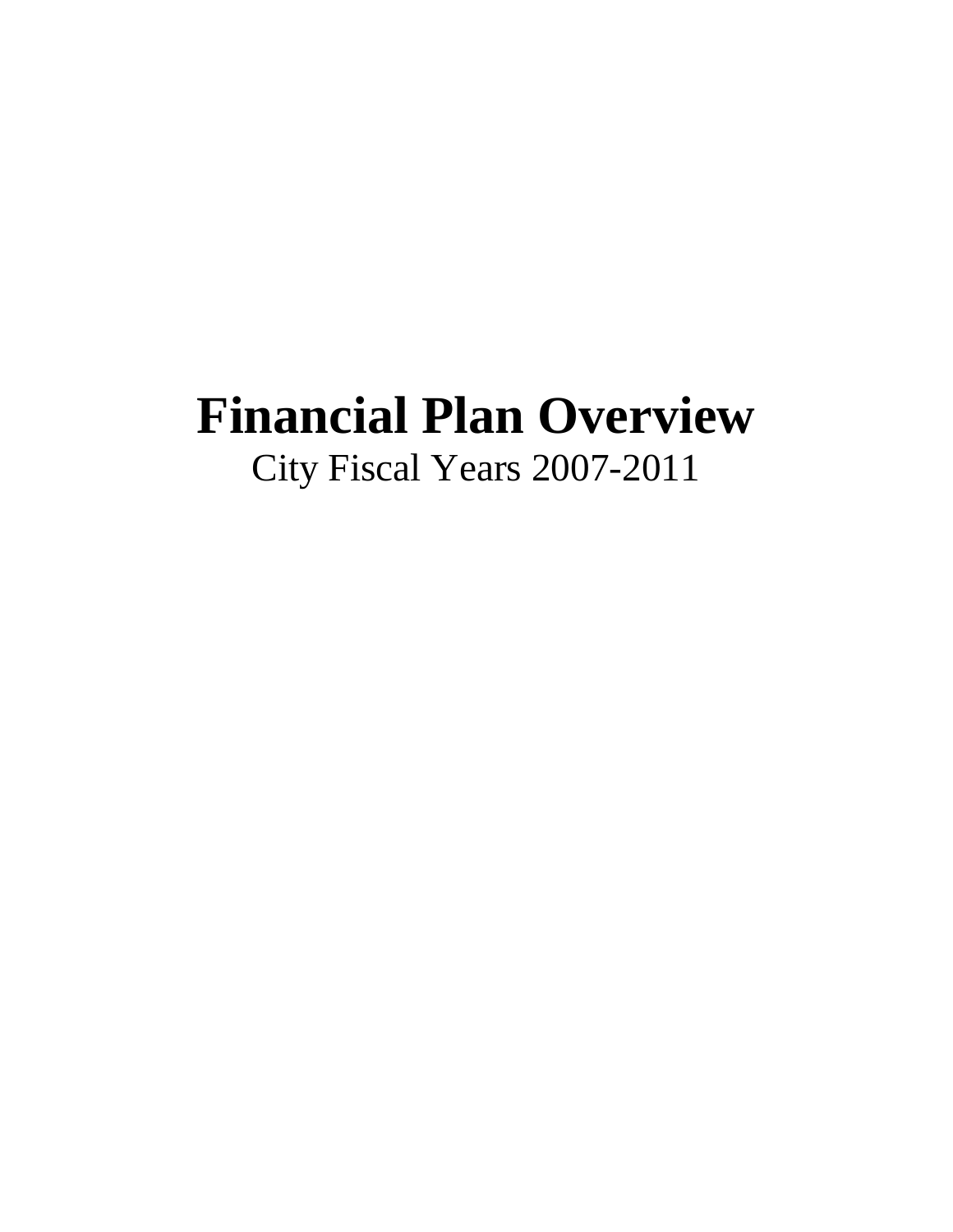# New York City Contributes 48.6% of All New York State Tax Revenues

- ◆ New York City contributes 56.3% of New York State's Personal Income Tax revenues
- ◆ New York City contributes 45.5 % of New York State's Business Tax revenues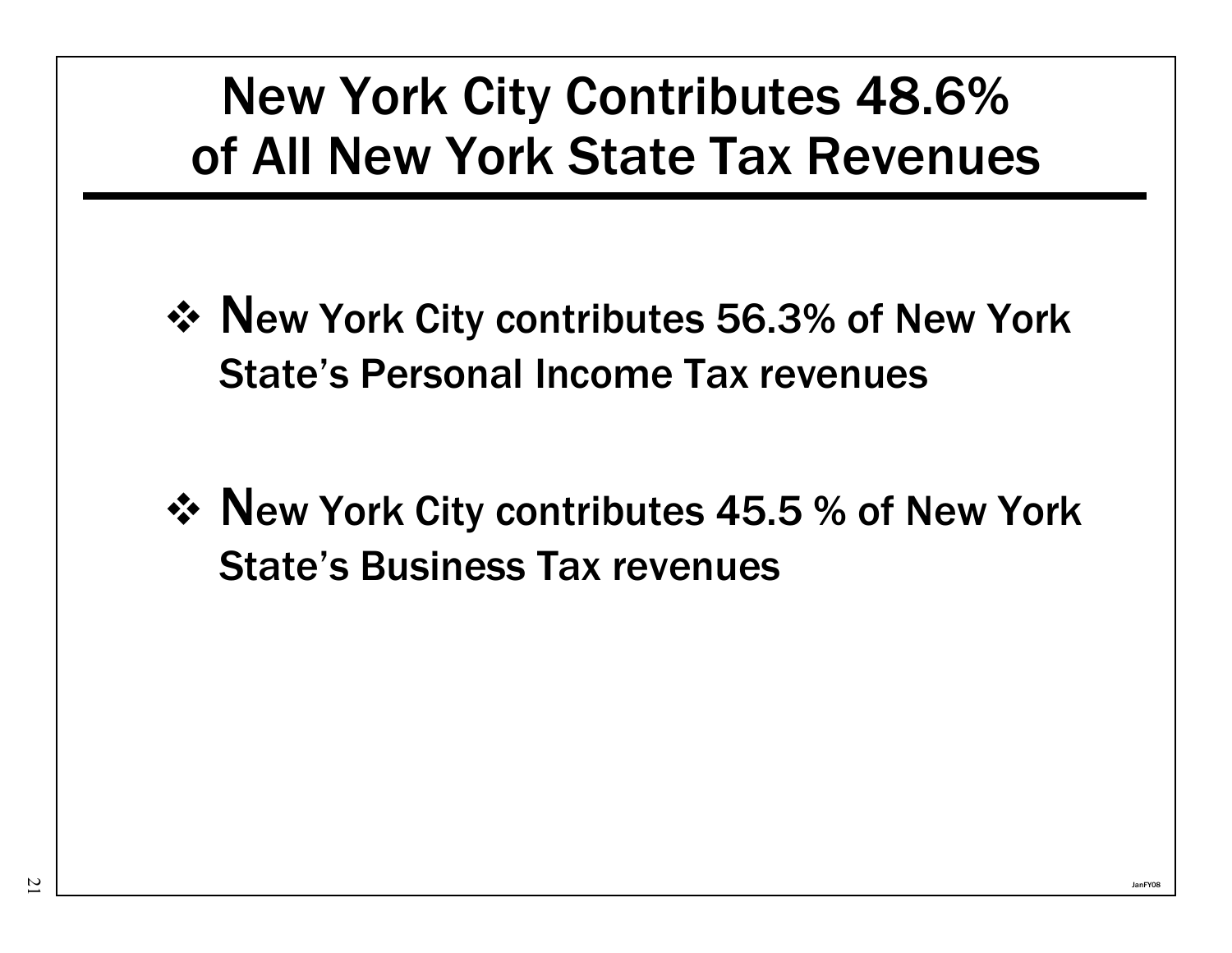# New York City Pays \$11.1 Billion More in State Taxes Than It Gets in Funding

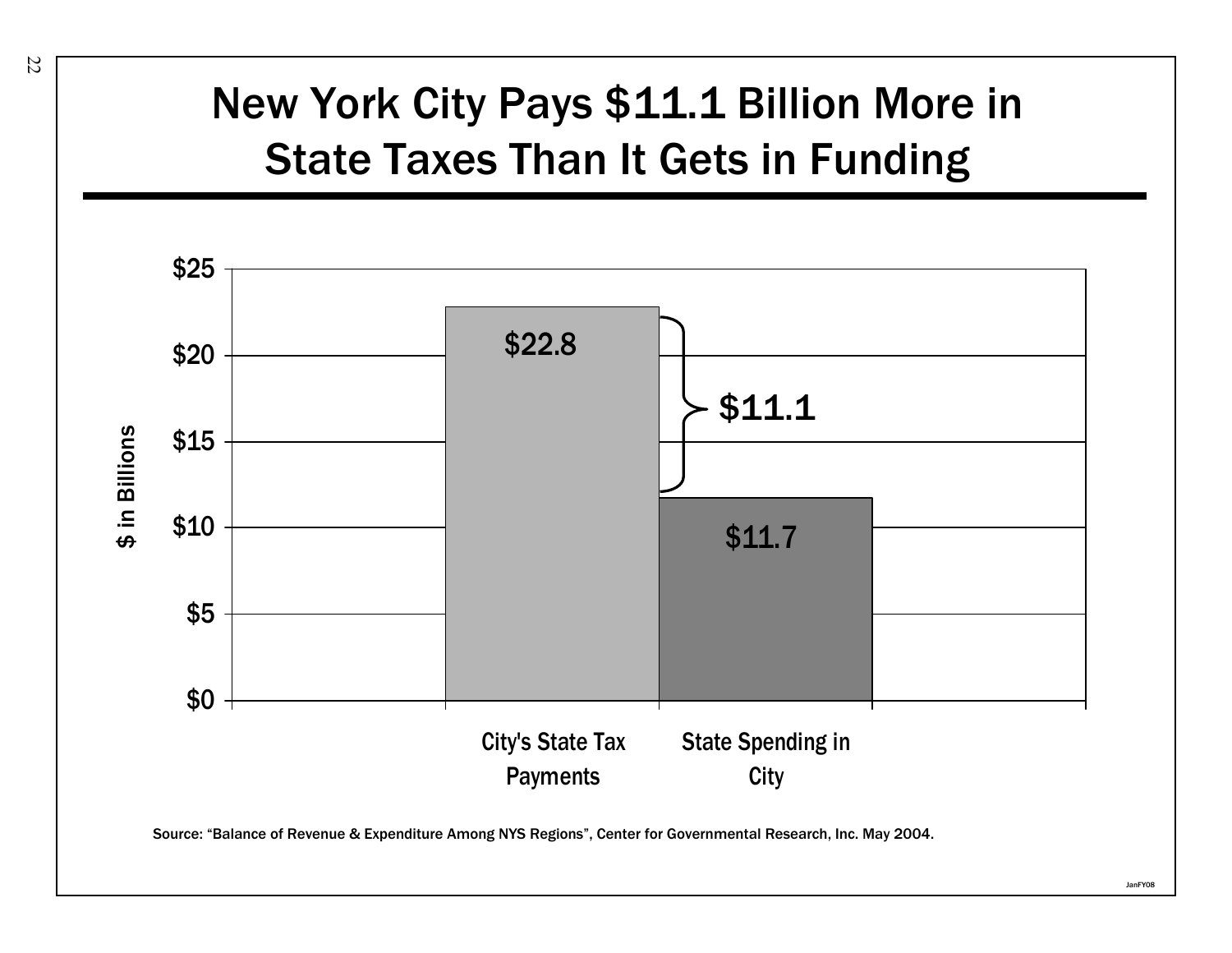# Non-Controllable Expenses Continue to Grow

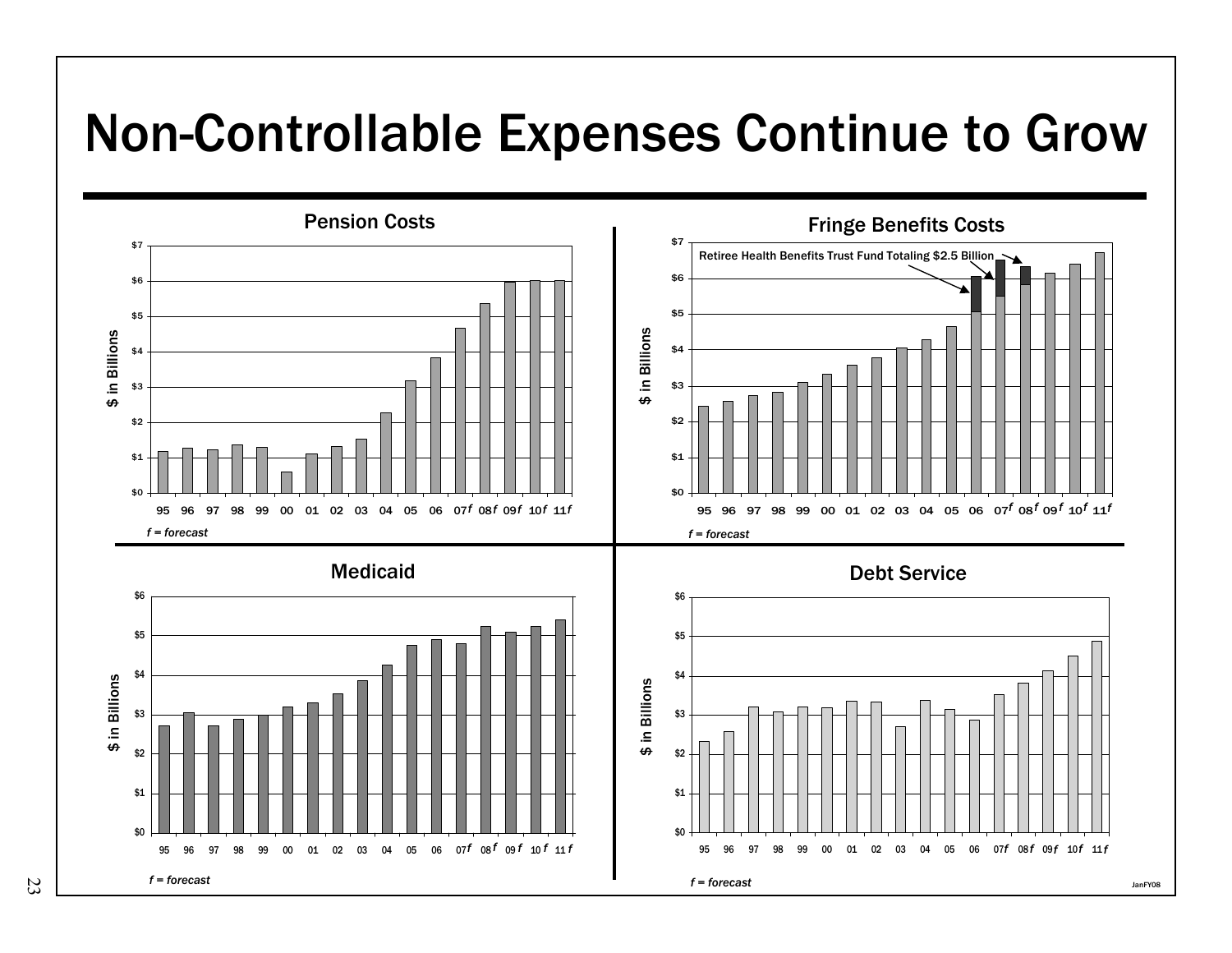# Our Non-Controllable Expenses Continue to Be Larger Than Controllable Expenses

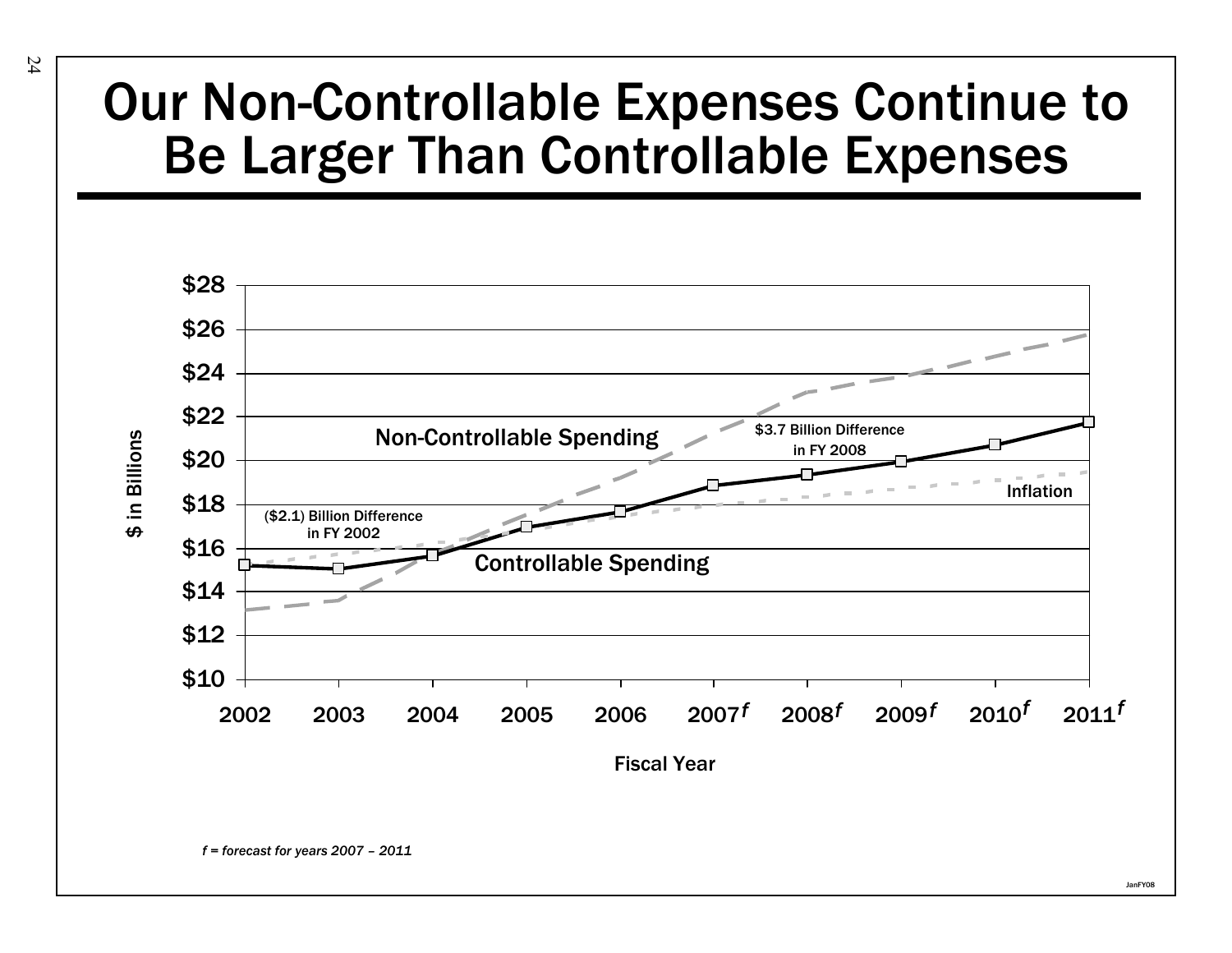# Out-Year Gaps Remain

\$ in Millions (Increases Gap) / Decreases Gap

JanFY08

|                                                                  | 2009      | 2010      | 2011      |
|------------------------------------------------------------------|-----------|-----------|-----------|
| Remaining Gaps to be Closed as of November 2006                  | (\$4,068) | (\$3,608) | (3,090)   |
| <b>Revenue Changes</b>                                           |           |           |           |
| <b>Property Tax</b>                                              | \$869     | \$1,319   | \$1,561   |
| <b>Other Tax Revenue</b>                                         | 686       | 623       | 790       |
| Non-Tax Revenue                                                  | 22        | 19        | 14        |
| <b>Total Revenue Increases</b>                                   | \$1,577   | \$1,961   | \$2,365   |
| <b>Expense (Increases) / Decreases</b>                           |           |           |           |
| <b>Poverty Initiative</b>                                        | (\$65)    | (\$65)    | (\$65)    |
| <b>Energy</b>                                                    | 19        | 13        | 17        |
| <b>Collective Bargaining (UFT)</b>                               | (97)      | (125)     | (126)     |
| <b>Education</b>                                                 | ---       | (356)     | (836)     |
| <b>Other Agency Needs</b>                                        | (294)     | (316)     | (436)     |
| Fringe Benefits Cost (Mental Health Parity Legislation/HIP Rate) | (53)      | (57)      | (63)      |
| <b>Pension Funding Improvement</b>                               | (200)     | (200)     | (200)     |
| <b>Other Pension Changes</b>                                     | 9         | (15)      | 11        |
| <b>HHC/Medical Assistance</b>                                    | 70        | 70        | (100)     |
| <b>Debt Service</b>                                              | 213       | 206       | 185       |
| Total Expense (Increases) / Decreases                            | (\$398)   | ( \$845)  | (\$1,613) |
| Prepayments of 2009 Expenses                                     | 1,376     | ---       |           |
| (Uses) of Remaining Funds                                        |           |           |           |
| <b>Tax Reduction Program</b>                                     | (810)     | (868)     | (917)     |
| <b>Other Tax Reductions</b>                                      | (294)     | (321)     | (366)     |
| <b>Remaining Gaps January 2007 Plan</b>                          | (\$2,617) | (\$3,681) | (\$3,621) |
| <b>Out Year Gap Closing Program</b>                              |           |           |           |
| <b>City Actions</b>                                              | \$1,207   | \$1,200   | \$1,200   |
| <b>State and Federal Actions</b>                                 | 600       | 600       | 600       |
| <b>Restore Property Tax</b>                                      | 810       | 868       | 917       |
| <b>Remaining Gap</b>                                             | $$ --$    | (\$1,013) | (\$904)   |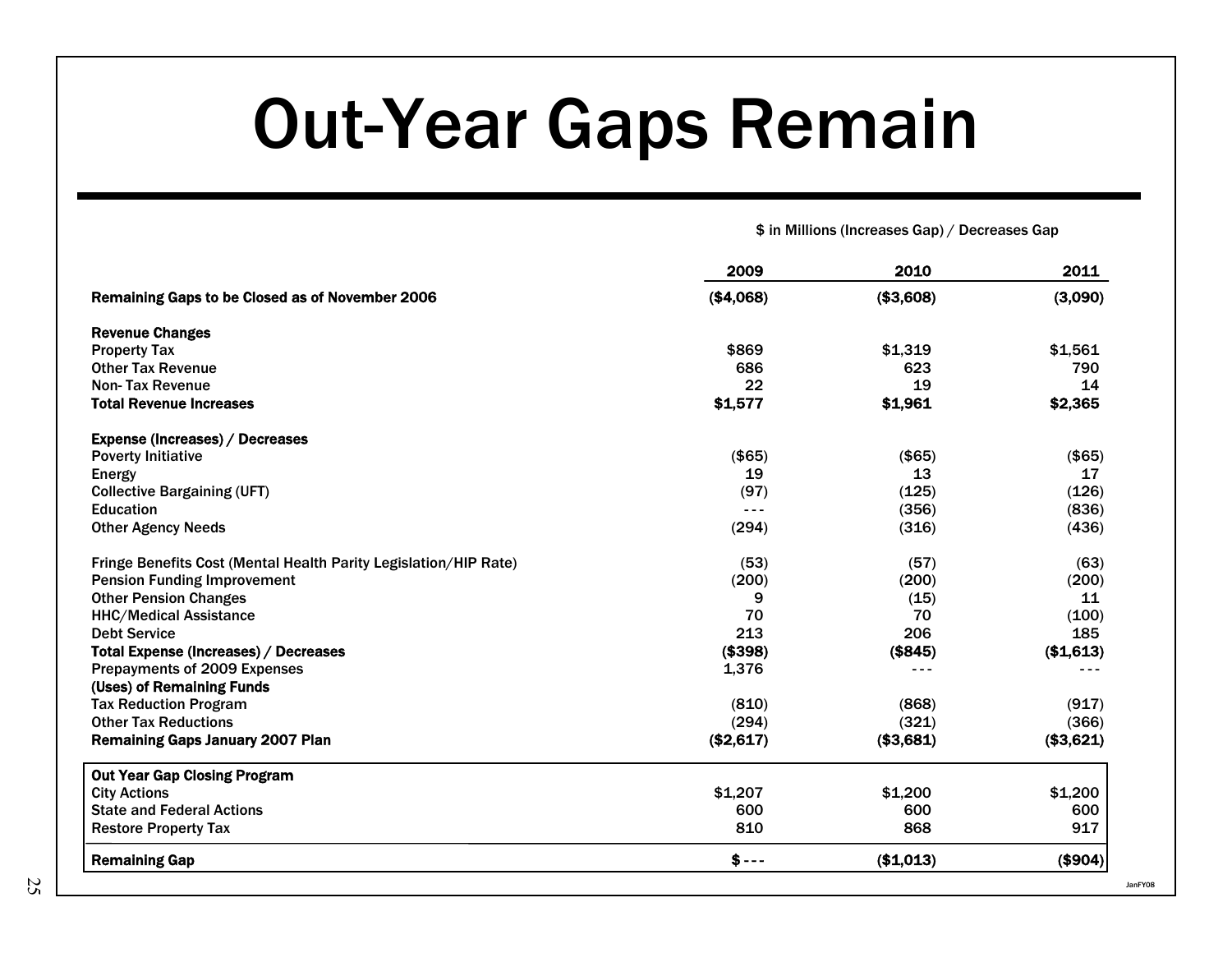## NYC Has Increased Its Contribution to Department of Education by \$3.5 Billion Since FY 02 While New York State Has Only Increased Its Contribution by \$1.5 Billion

### Department of Education: Funding Growth from FY 02 to FY 07

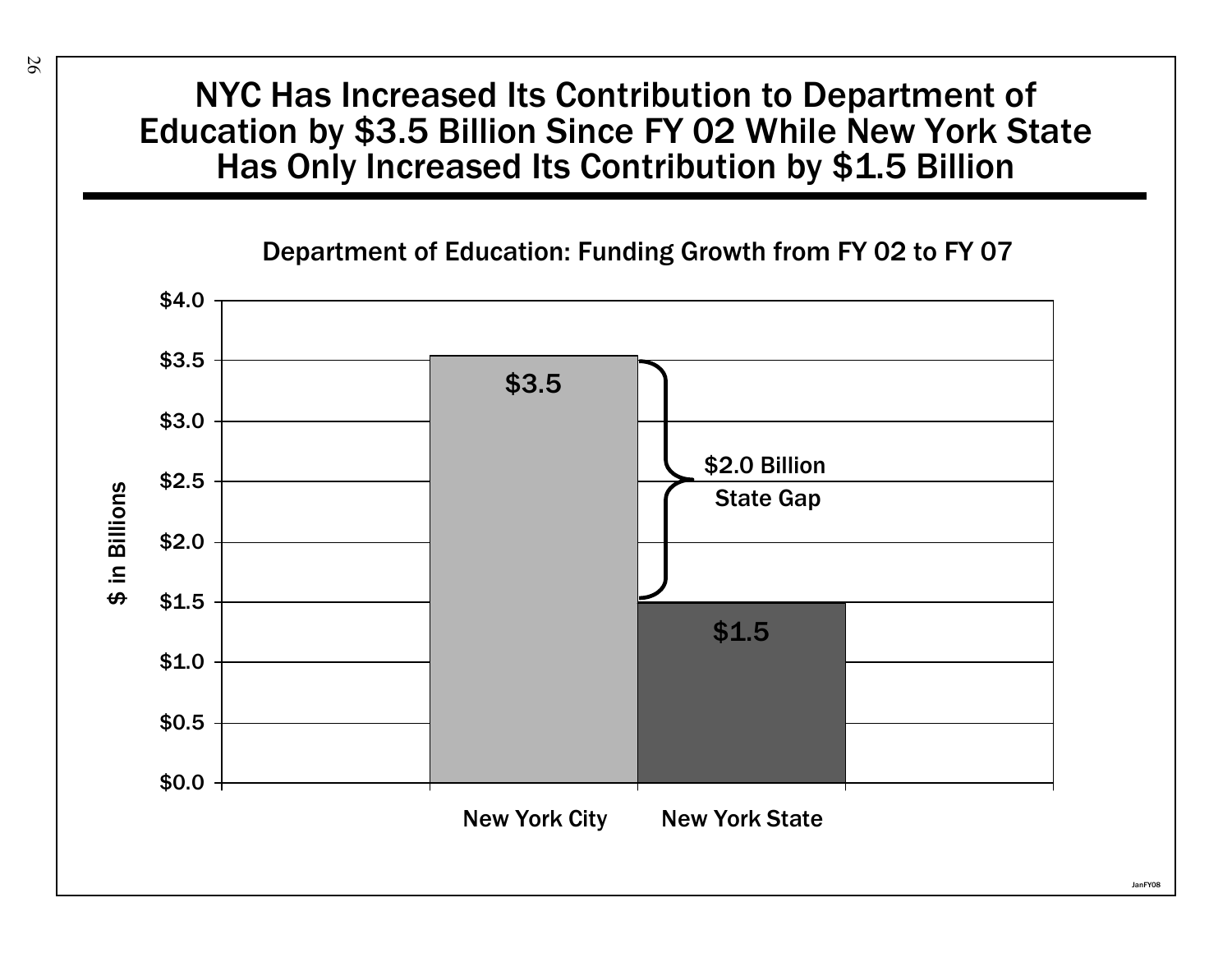

billion annually, adjusted for inflation since 2004. The exact amount of additional aid that NYS will provide is subject to the NYS budget.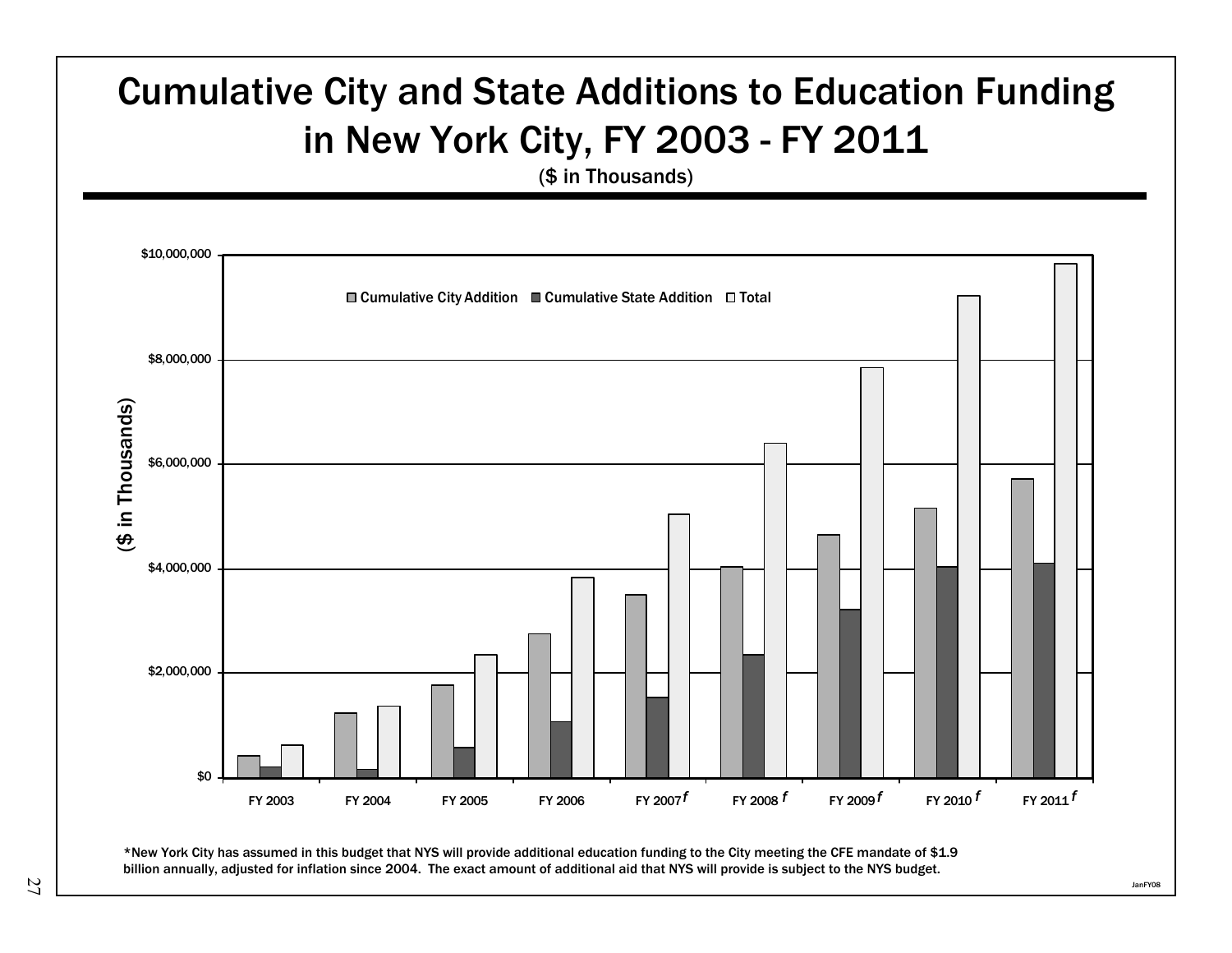# Education Funding Partnership

New York City has assumed in this budget that NYS provides the City with additional education funding meeting the court-ordered CFE mandate of \$1.9 billion annually, adjusted for inflation since 2004.

The exact amount of additional aid that NYS will provide is subject to the NYS budget.

|                                                                                 | \$ in Millions |                                 |         |         |  |
|---------------------------------------------------------------------------------|----------------|---------------------------------|---------|---------|--|
|                                                                                 |                | FY 2008 FY 2009 FY 2010 FY 2011 |         |         |  |
| <b>Assumed Additional State Education</b><br><b>Funding Meeting CFE Mandate</b> | \$723          | \$1,475                         | \$2,256 | \$2,302 |  |
| <b>Additional City Education Funding</b>                                        | 532            | 1.127                           | 1,661   | 2.223   |  |
| <b>Total</b>                                                                    | \$1,255        | \$2,602                         | \$3,917 | \$4,525 |  |

JanFY08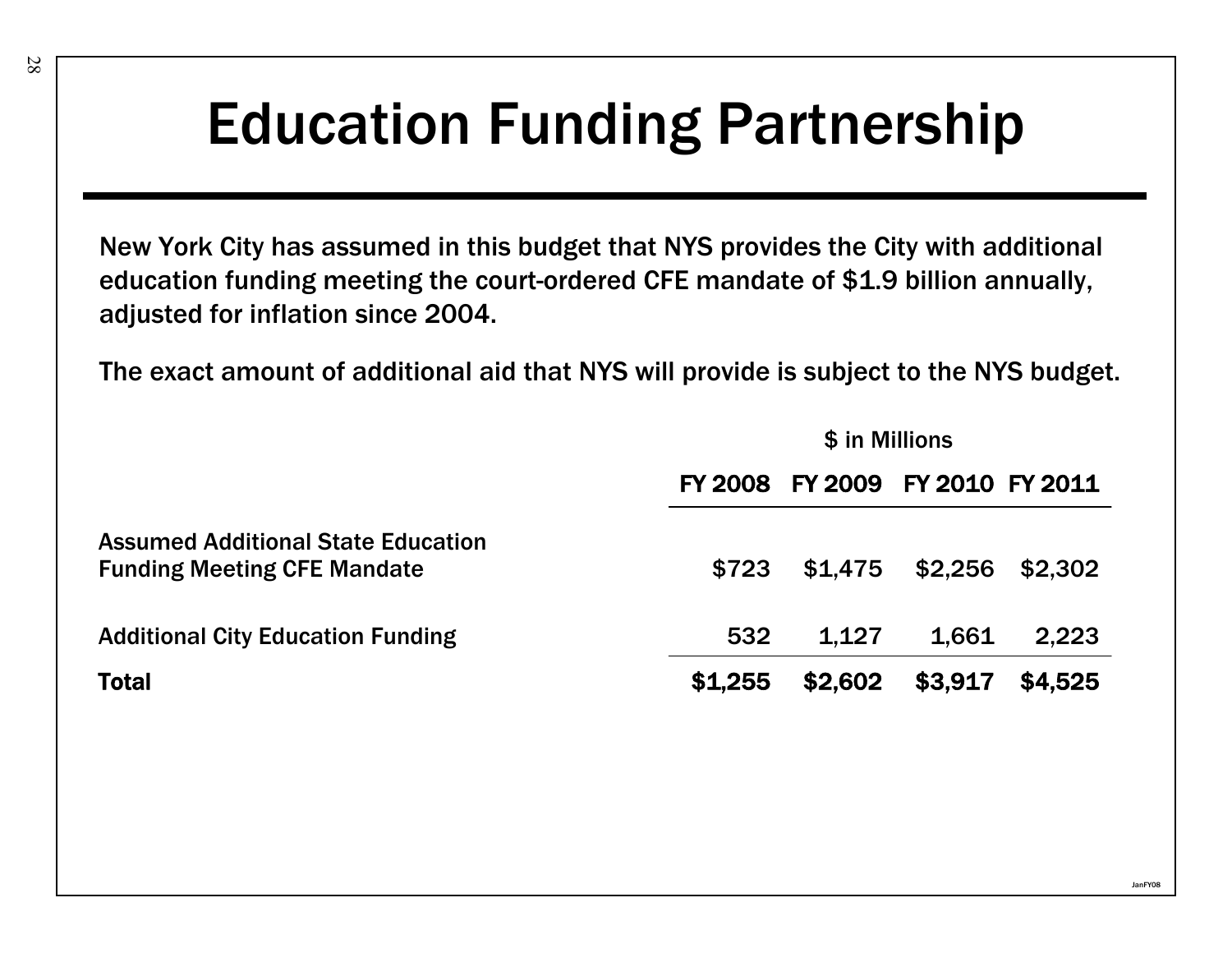# New York City's State and Local Tax Burden Is High

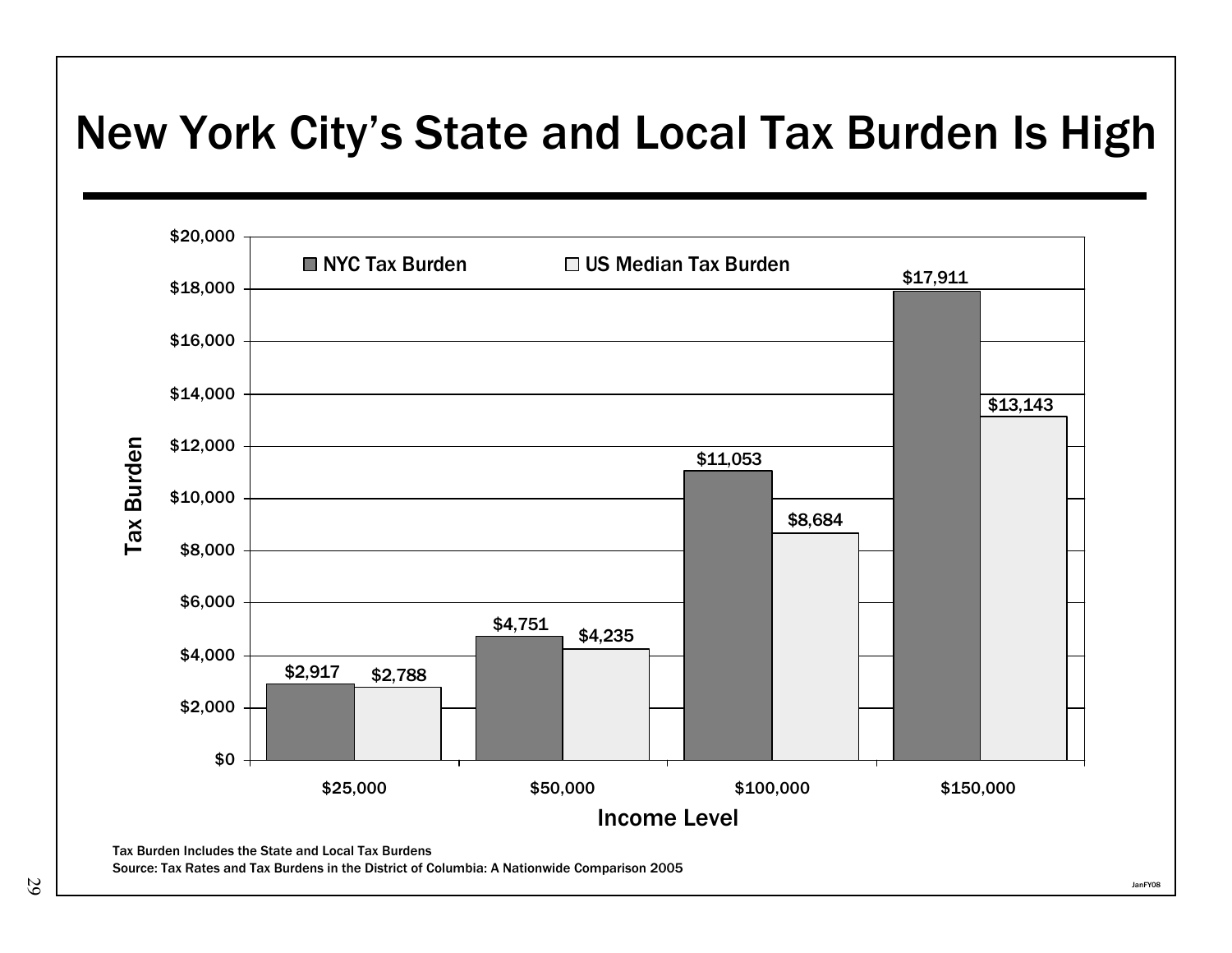## Business Income Tax Rates in New York City Are Higher Than Surrounding Areas

|                                                       | Corporate<br><b>Tax Rate</b> | <b>Bank</b><br>Corporation<br><b>Tax Rate</b> | Unincorporated<br><b>Business</b><br><b>Tax Rate</b> | <b>Subchapter</b><br><b>S-Corporation</b><br><b>Tax Rate</b> |
|-------------------------------------------------------|------------------------------|-----------------------------------------------|------------------------------------------------------|--------------------------------------------------------------|
| New York State <sup>1</sup> /<br><b>New York City</b> | 8.78/8.85                    | 8.78/9.0                                      | <b>NYC. 4.0</b>                                      | 0.0/8.85 <sup>2</sup>                                        |
| <b>New Jersey</b>                                     | 9.0                          | 9.0                                           | 0.0                                                  | 0.673                                                        |
| <b>Connecticut</b>                                    | 7.5                          | 7.5                                           | 0.0                                                  | 0.0                                                          |

Note: 1. New York State rates include a 17% MTA surcharge.

2. New York State taxes S-Corporations through a fixed dollar minimum tax. However, New York City taxes S-Corporations at the normal corporate rate unless they file using the alternative "income-plus-compensation" base where the tax rate is 2.655%, or the fixed dollar minimum tax of \$300.

3. Tax rates for a New Jersey S-Corporation with entire net income greater than \$100,000 declined from 1.33% to 0.67% effective July 1, 2006. The tax rate is 0% after July 1, 2007.

Sources: New York City Department of Finance and OMB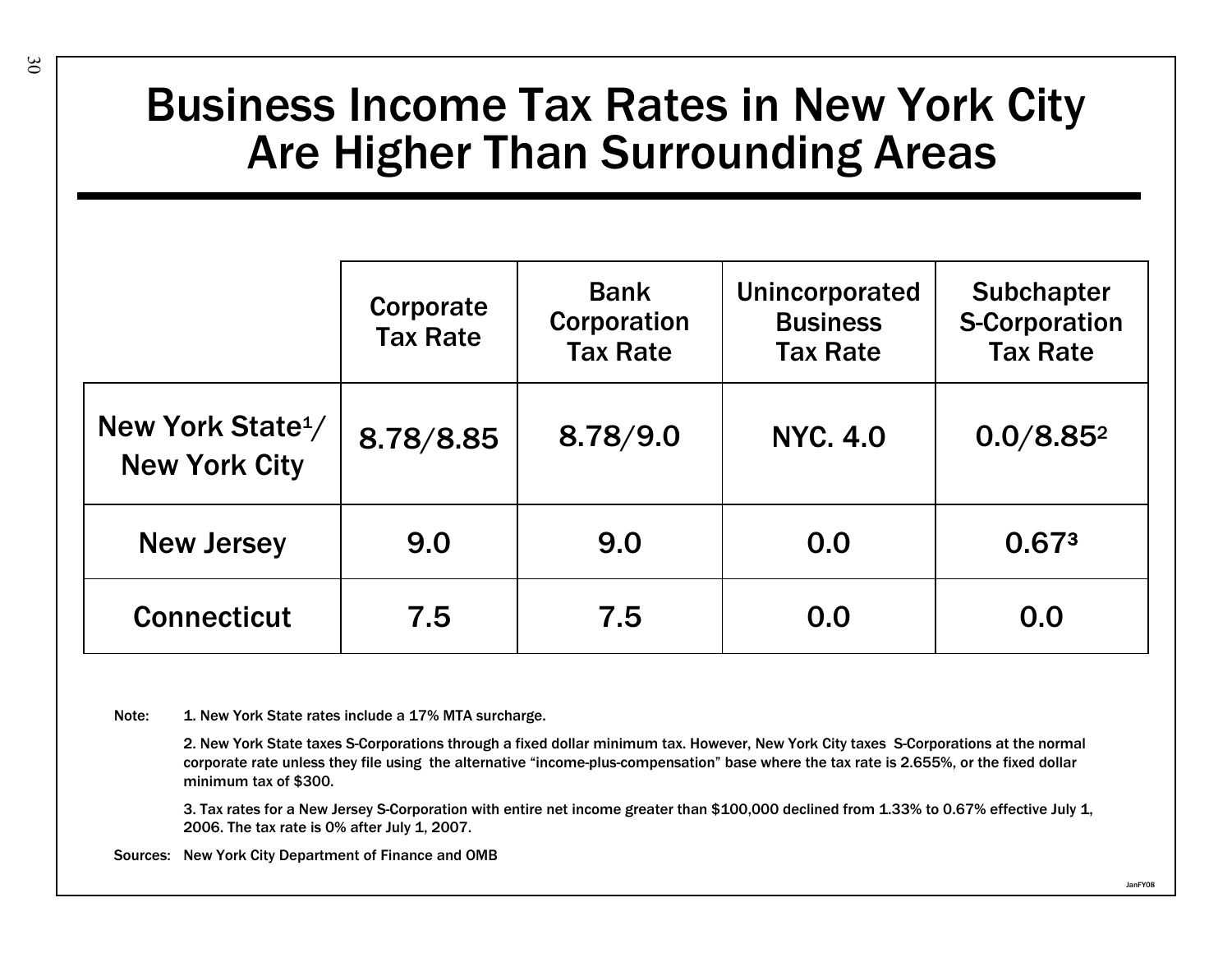# FY 2008 Tax Reduction Program

|                                                                                                                                                     | <b>Revenue Impact</b><br>\$ in Millions |                |                     | <b>Effective</b> |              |
|-----------------------------------------------------------------------------------------------------------------------------------------------------|-----------------------------------------|----------------|---------------------|------------------|--------------|
|                                                                                                                                                     | <b>FY 2008</b>                          | <b>FY 2009</b> | <b>FY 2010</b>      | FY 2011          | <b>Dates</b> |
| <b>Return a Portion of Prior Property Tax Rate Increase</b><br>Real Property Tax: Return \$750 million of the prior<br>property tax rate increase.* | (\$750)                                 | $($810)*$      | $$868$ <sup>*</sup> | $($917)*$        | 7/1/07       |
| <b>Job Creation</b><br>Unincorporated Business Tax: Double partnership<br>deduction to \$10,000 per active partner.                                 | (16)                                    | (16)           | (16)                | (17)             | 1/1/07       |
| <b>Unincorporated Business Tax: 50% Increase</b><br>in the resident PIT/UBT Credit.                                                                 | (28)                                    | (28)           | (29)                | (31)             | 1/1/07       |
| <b>Corporate Tax: Enact a resident PIT credit</b><br>providing PIT relief to owners of S-Corporations.                                              | (70)                                    | (69)           | (73)                | (78)             | 1/1/07       |
| <b>Corporate Tax: 50% phase-out of the</b><br>income-plus-compensation alternative tax base.                                                        | (18)                                    | (56)           | (76)                | (110)            | 1/1/07       |
| <b>Corporate Tax: Small firm tax-filing simplification.</b>                                                                                         | (8)                                     | (8)            | (8)                 | (8)              | 1/1/07       |
| <b>Economic Competitiveness</b><br>Sales Tax: Exempt all clothing from the City sales tax.                                                          | (110)                                   | (117)          | (119)               | (122)            | 7/1/07       |
| <b>Subtotal (Job Creation/Economic Competitiveness):</b>                                                                                            | (\$250)                                 | (\$294)        | (\$321)             | (\$366)          |              |
| <b>Total</b>                                                                                                                                        | (\$1,000)                               | (\$1,104)      | (\$1,189)           | (\$1,283)        |              |
| * If Temporary Property Tax Rate Reduction In FY 2008 Continues                                                                                     |                                         |                |                     |                  | JanFY08      |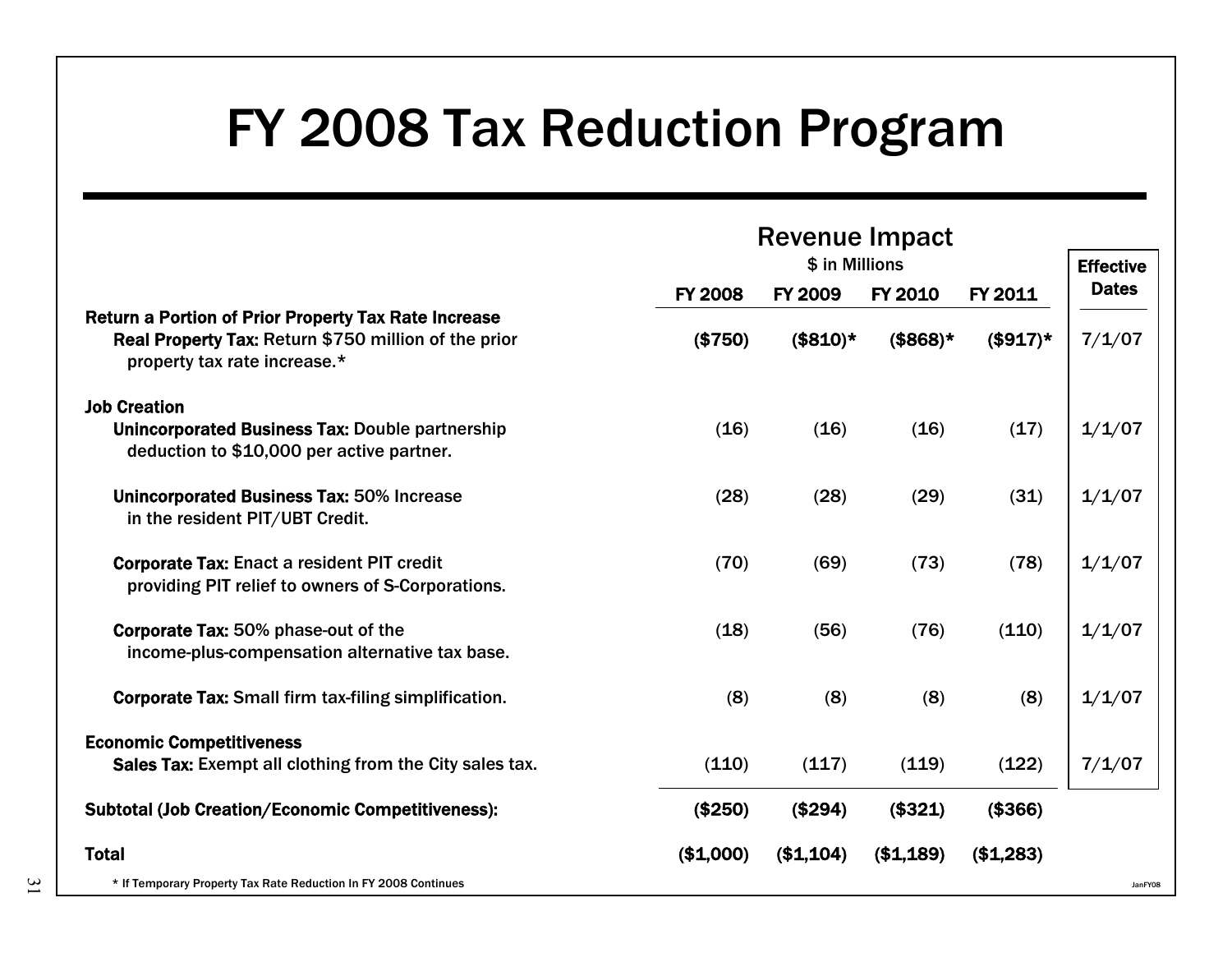## After a \$750 Million Cut and Rebate Extension, Most City Homeowners Will Pay Less Than Without the 18.49% Rate Increase

|                                    | FY 08 Tax<br><b>Bill Without</b><br>18.49%<br><b>Increase</b> | <b>Estimated</b><br><b>FY 08</b><br><b>Tax Bill</b> | <b>Proposed Tax</b><br>Cut | <b>Rebate</b> | <b>FY 08</b><br><b>Tax Bill</b><br><b>After Tax</b><br>Cut &<br><b>Rebate</b> | Change in<br><b>Taxes</b><br>Higher $/$<br>(Lower) |
|------------------------------------|---------------------------------------------------------------|-----------------------------------------------------|----------------------------|---------------|-------------------------------------------------------------------------------|----------------------------------------------------|
| <b>Average for Manhattan:</b>      |                                                               |                                                     |                            |               |                                                                               |                                                    |
| <b>Single Family Home</b>          | \$21,673                                                      | \$25,706                                            | (\$1,264)                  | (\$400)       | \$24,042                                                                      | \$2,369                                            |
| Co-op                              | 5,682                                                         | 6,733                                               | (329)                      | (400)         | 6,004                                                                         | 322                                                |
| Condo                              | 8,207                                                         | 9,725                                               | (475)                      | (400)         | 8,850                                                                         | 643                                                |
| <b>Average for Other Boroughs:</b> |                                                               |                                                     |                            |               |                                                                               |                                                    |
| <b>Single Family Home</b>          | \$2,565                                                       | \$3,042                                             | (\$150)                    | (\$400)       | \$2,492                                                                       | (\$73)                                             |
| Co-op                              | 1,757                                                         | 2,082                                               | (102)                      | (400)         | 1,580                                                                         | (177)                                              |
| Condo                              | 1,616                                                         | 1,915                                               | (94)                       | (400)         | 1,421                                                                         | (195)                                              |
|                                    |                                                               |                                                     |                            |               |                                                                               |                                                    |

Note: All Tax Values Reported Use FY 2008 Tentative Roll Valuations and Preliminary Estimated FY 2008 Tax Rates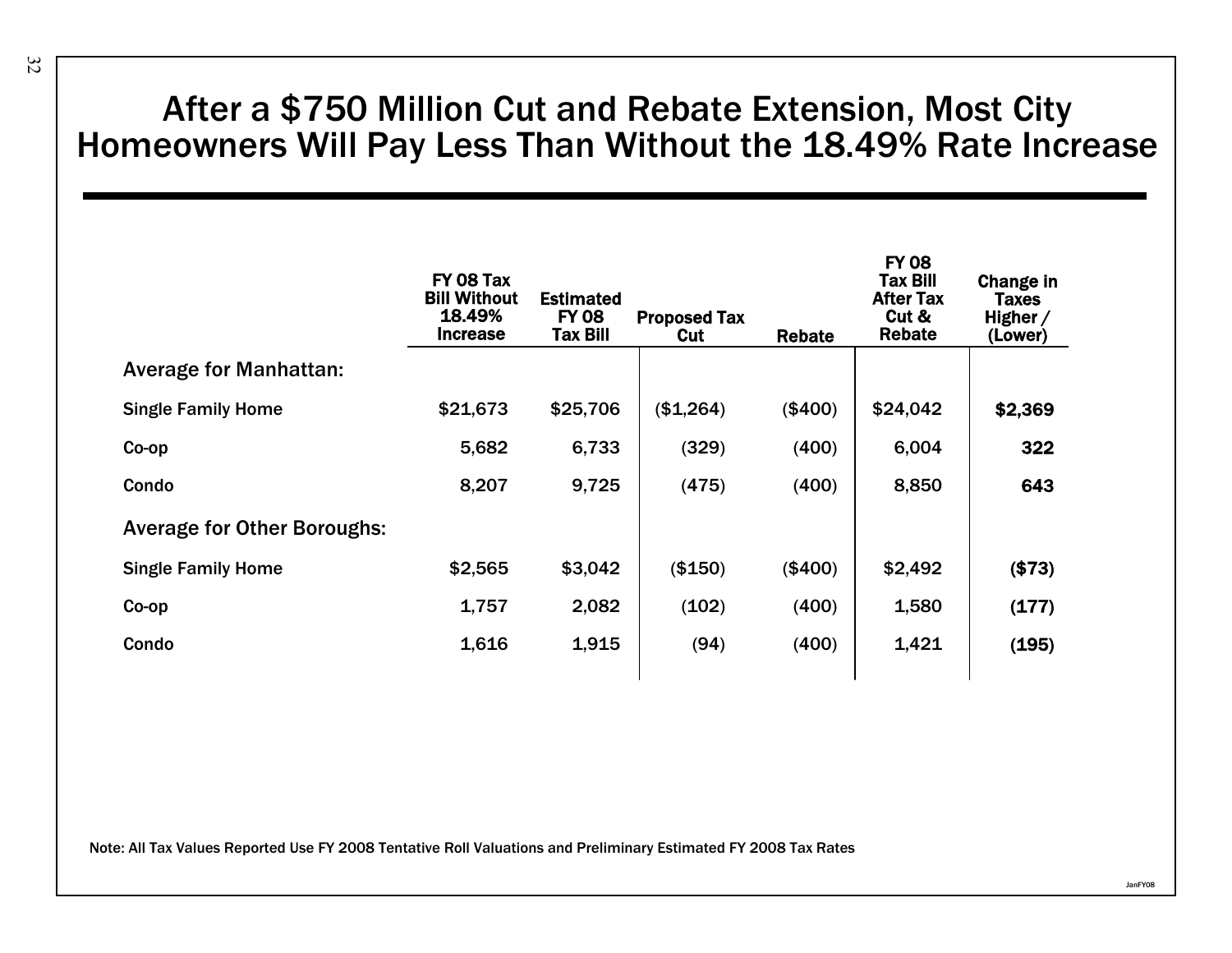# **State Budget Initiatives**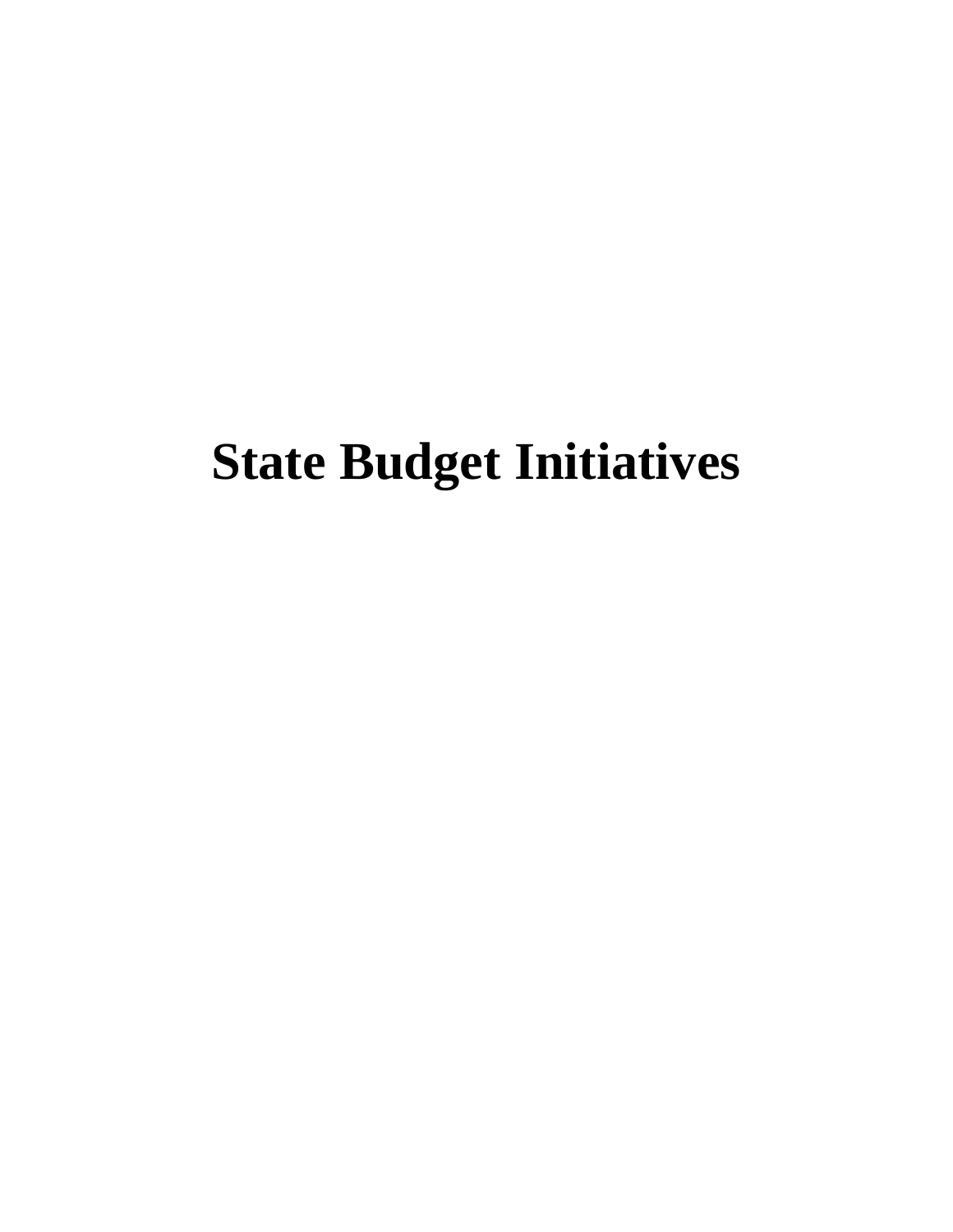### **STATE BUDGET INIATIVES**

### **Tax Reduction Program**

New York City's tax reduction program reflects the goal of boosting local economic activity by providing a wide array of tax relief to New York City taxpayers. The current proposal saves the taxpayers \$1.3 billion in 2008, growing to \$1.6 billion by 2011.

### *Property Tax*

### **Property Tax Rate Reduction**

This proposal returns \$750 million of the property tax increase now that it is no longer needed. Under this proposal the property tax rates for all tax classes would be reduced by about five percent, saving taxpayers \$750 million in 2008, \$810 million in 2009, \$868 million in 2010, and \$917 million in 2011.

### **\$400 Property Tax Rebate Extension**

In 2005 the City enacted a three-year property tax rebate program to provide owners of Class 1 properties and Class 2 cooperatives and condominiums with a \$400 rebate. To qualify for the rebate the dwelling unit must be the owner's primary residence. The rebate is currently set to expire after 2007.

The Mayor proposed the extension of the \$400 rebate program for three more years in the November Modification. The State law authorizing the rebate also mandated that if the rebate legislation is to be extended beyond 2007, there should be a uniform reduction in the tax rate for all tax classes that yields a real property tax relief which in aggregate is at least equal to the rebate paid. The Mayor's current proposal of property tax rate reduction meets this requirement.

The proposed extension of the rebate program would save the taxpayers \$256 million a year. Combined with the tax rate reduction, it would return to most single family homeowners the equivalent of the 18.49 percent tax increase enacted in 2003.

### *Job Creation Tax Cuts*

### **Unincorporated Business Tax (UBT) – increase the deduction for compensation paid to active partners (proprietors)**

This proposal would help modernize the City's unincorporated business tax. Partnerships are required to add back payments to partners into UBT-taxable income because the distributions are, in part, a return on capital. In lieu of a compensation deduction, firms are given a \$5,000 per partner deduction (an analogous rule applies to sole proprietors). This amount has not been raised since the tax was enacted in 1966. The proposal will raise the per partner deduction from \$5,000 to \$10,000. This proposal is estimated to save taxpayers about \$16 million in 2008, growing to \$17 million by 2011.

### **Unincorporated Business Tax – a 50 percent increase in the UBT/PIT Credit**

This proposal would complement the prior proposal by helping to modernize the City's treatment of flow-through entities. Currently the City allows the owners of unincorporated businesses (proprietors, partnerships and limited liability companies) to take a partial credit against their resident personal income tax for any UBT payments they made. The credit ranges from 15 percent of UBT liability to 65 percent of UBT liability based on a sliding scale, ranging from \$42,000 to \$142,000 of City taxable personal income. The current credit was enacted 10 years ago by State legislation that gave the City Council the authority to raise the credit percentages without further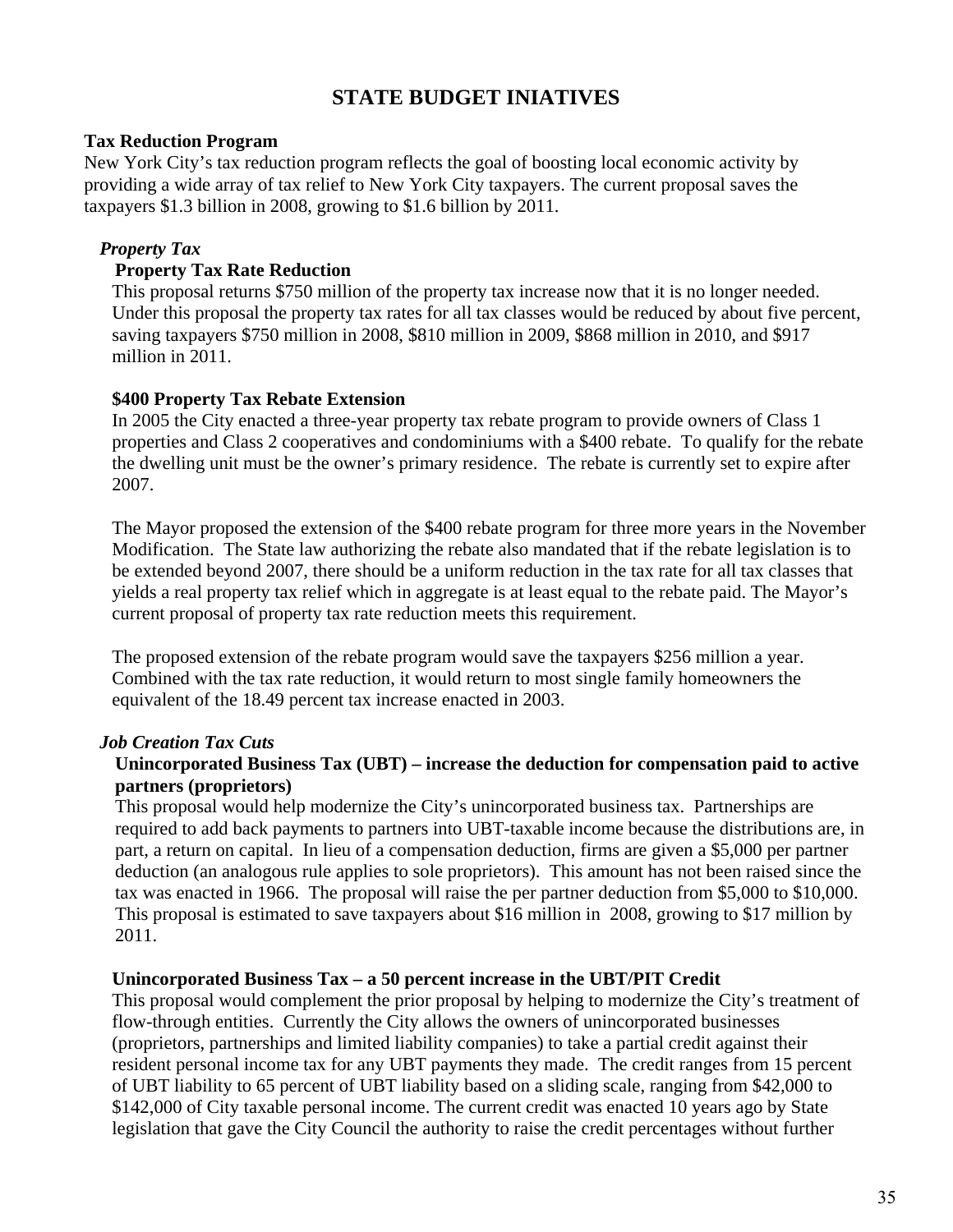State action. This proposal would raise the current percentages from 65 percent at \$42,000 or less of taxable income and 15 percent at \$142,000 or more of taxable income to 100 percent and 23 percent, respectively. This proposal would save City taxpayers \$28 million in 2008, growing to \$31 million by 2011.

### **Corporate Tax – Resident PIT/S-Corporation Credit**

This proposal would partially offset the double taxation burden on the City's S-corporations, a type of business that most jurisdictions (State and Federal) do not tax at all. The proposal will allow NYC residents who are S-corporation shareholders to take a credit for a share of their S-corporation tax liability against their City personal income tax. (This proposal is similar to the credit enacted for owners of unincorporated businesses in 1997). The credit would range from 15 percent to 65 percent of an S-corporation shareholder's City corporate tax liability based upon a sliding scale of the taxpayer's City taxable personal income. In tax year 2003 there were 123,000 S-corporations paying tax in the City, accounting for about 42 percent of the corporate tax liability. These firms had an average City corporate tax liability of about \$5,400 in tax year 2003. This proposal is estimated to save taxpayers about \$70 million per year, growing to \$78 million by 2011.

### **Corporate Tax – 50 percent phase-out of the alternative income-plus-compensation tax base**

In order to prevent companies from lowering their taxable income by disguising dividends as salaries, the City's general corporation tax uses an income-plus-compensation alternative tax base. Paying dividends as salaries lowers the company's taxable income because salaries are deductible and dividends are not. The alternative tax calculation takes allocated net income and adds back compensation paid to any shareholders who own more than 5 percent of the corporation's outstanding stock. The resulting adjusted net income is taxed at 2.655 percent (30 percent of the corporate income tax rate). Due to changes in Federal laws and enforcement practices, the need for this alternative tax base calculation has diminished. This proposal will enact a 50 percent phase-out of this tax rate over the next four years (12.5 percent in tax year 2007, 25 percent in tax year 2008, 37.5 percent in tax year 2009, and 50 percent in tax year 2010). The most common type of taxpayer affected is small-to-medium sized firms. About 25,000 firms would benefit from this proposal. Taxpayers are estimated to save about \$110 million under this proposal by 2011.

### **Corporate Tax – Small Firm Tax Simplification**

More than half of the 260,000 corporations subject to the City's general corporation tax pay the City's \$300 minimum tax. Most are small firms with low levels of gross receipts. This proposal will dramatically simplify tax filing for these firms by exempting firms with gross receipts of under \$250,000 from having to complete the City's three-way alternative tax base calculation. Ccorporations will be allowed to base their City net income calculation on their NYS corporate tax information. This proposal will benefit approximately 110,000 firms and save them about \$8 million annually.

### *Economic Competitiveness*

**Sales Tax – Exempt all clothing and footwear purchases from the City sales tax** 

On September 1, 2005 the City restored the sales tax exemption on clothing and footwear purchases costing under \$110, which had been temporarily repealed on June 1, 2003. The New York City 4.0 percent sales tax still applies to clothing and footwear purchases costing \$110 and above. The City now proposes to repeal the City 4.0 percent sales tax on all clothing and footwear purchases. This proposal will save taxpayers \$110 million in 2008, \$117 million in 2009, \$119 million in 2010, and \$122 million in 2011.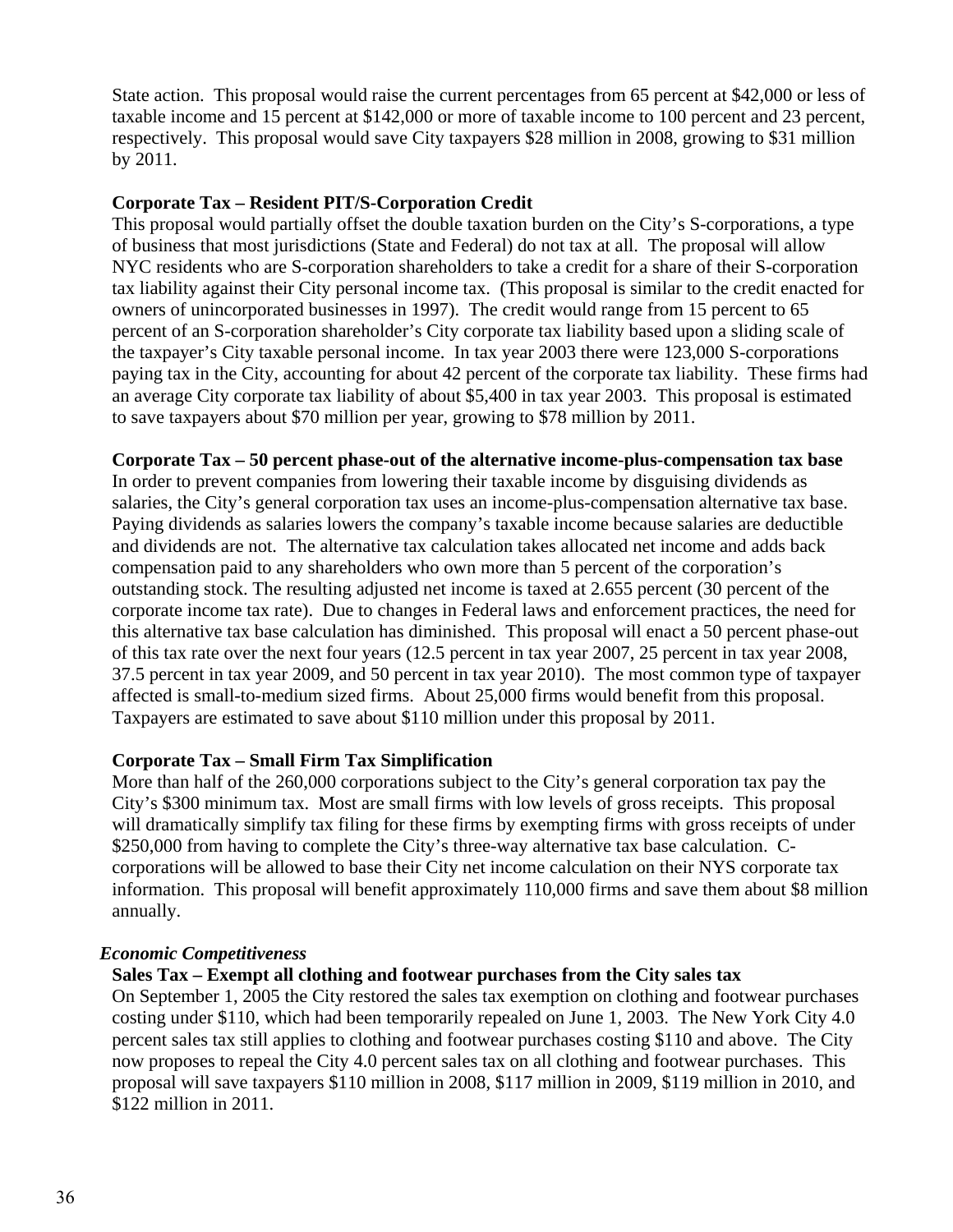Currently NYS has a statewide clothing and footwear exemption on purchases under \$110. It was reinstated on April 1, 2006 after being temporarily repealed on June 1, 2003. The NYS 4.0 percent sales tax still applies to clothing and footwear purchases \$110 and above. Purchases of clothing and footwear under \$110 in the City are also exempt from the MCTD 0.375 percent sales tax. The neighboring counties of Nassau, Suffolk, Westchester, Orange and Putnam currently do not have clothing exemptions against their local sales tax.

### *Economic Opportunity*

### **New York City Child Care Credit**

This proposal establishes the first child care credit against the City personal income tax. An estimated 49,000 families with children up to three years of age and with adjusted gross income less than \$30,000 would receive the refundable credit. Eligible families must have allowable child care expenses. Most eligible families will receive a credit of almost \$1,000. The credit phases out as family adjusted gross income rises from \$25,000 to \$30,000.

### **Additional State Budget Initiatives**

### **Increase Daily Reimbursement Rate for State Readies and Parole Violators**

The State provides reimbursement to localities for the incarceration of state-ready inmates and parole violators at \$40 per inmate per day, far below the actual cost to the City. State-ready prisoners are convicted felons who have been sentenced and committed to the custody of the State Department of Correctional Services, but have not yet been transferred to State facilities. State parole violators are State sentenced individuals who are temporarily detained in City correctional facilities. The current rate of \$40 per inmate per day leaves the City with a substantial shortfall because the actual average cost per inmate per day is expected to reach \$338 during the current fiscal year. The City recognizes that the State has recently taken these individuals into their custody in a timelier manner, thereby reducing the City's costs. However, given that these individuals are the responsibility of the State, the State should provide reimbursement to the City. The City is requesting full reimbursement for the actual cost of incarceration for state-ready inmates and parole violators, saving the City \$103 million annually. The Executive Budget for SFY 2007-2008 contains language that would allow hearings via video conference so that alleged parole violators would be afforded their right to a hearing in the counties where they were arrested, while not requiring the counties to bear the costs of incarceration. The City welcomes efforts of the State to reduce the amount of time that parole violators and state-ready inmates are held by the City so that this cost burden might be reduced.

### **Provide Funding for Foster Care Children Awaiting Placement in State Institutions**

Foster care children with serious mental illness or emotional disturbances are referred to the State Office of Mental Health (OMH) for residential treatment facility (RTF) placement and children with mental retardation or developmental disabilities are referred to the State Office of Mental Retardation and Developmental Disabilities (OMRDD) for residential placement and/or specialized services. These State placements are funded 100 percent by the State. Currently there are substantial waiting periods to move foster care children to these facilities, where more appropriate specialized services can be provided. During this time the State neither provides services nor reimburses localities the enhanced rate when services are provided for children waiting to be transferred. The State must take immediate action to expand State capacity so these children can be transferred as soon as possible to the appropriate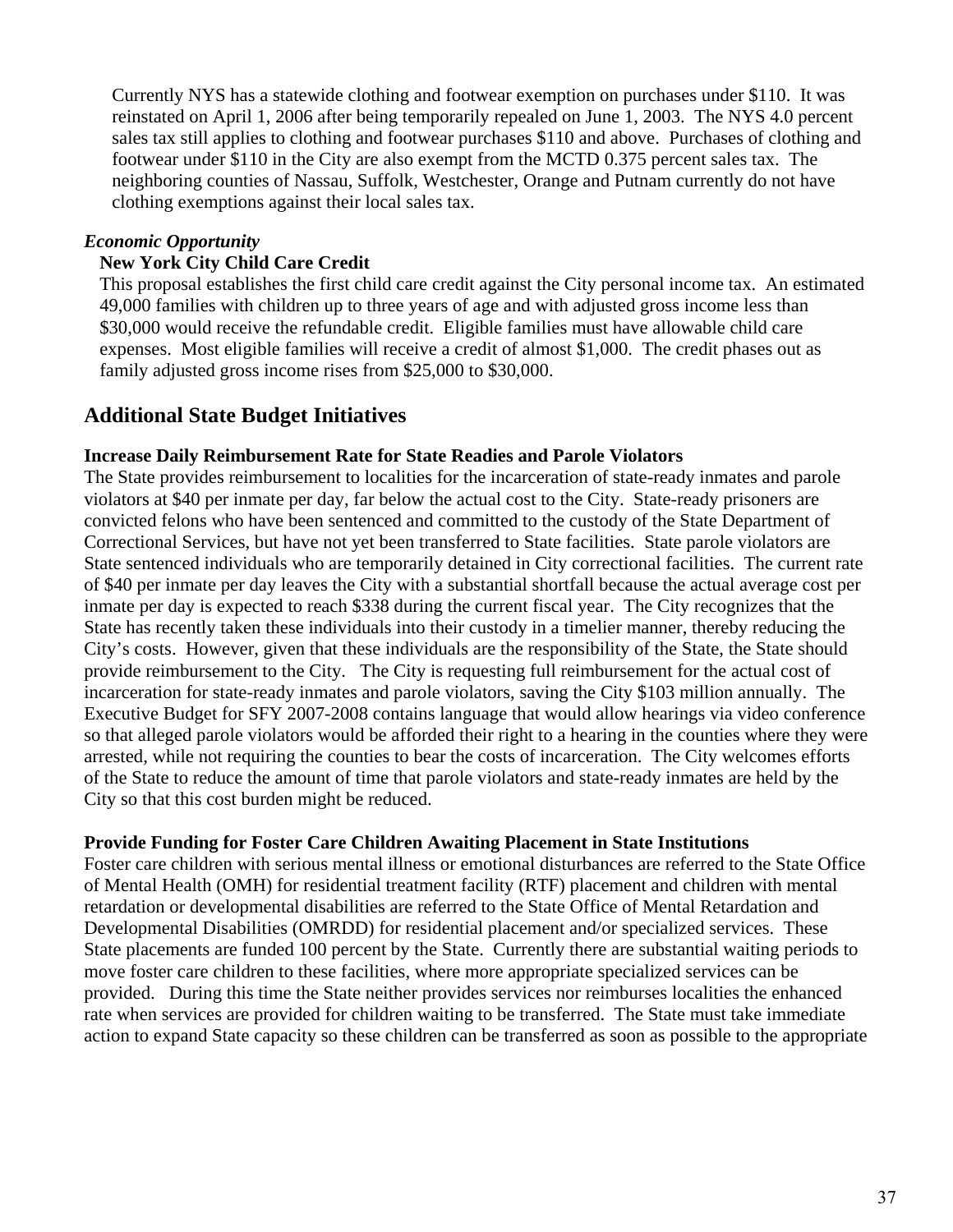care setting. Since children awaiting OMH or OMRDD placement are legally the responsibility of the State, the State should reimburse counties in full for the cost of providing services to these children prior to their placement. Further, it is unfair to require counties to spend already scarce foster care block grant funds in order to support these activities. It is estimated that the City would save \$12 million annually if the State were to provide the City full reimbursement.

### **Probation Aid Reimbursement Rate Increase from 20% to Statutory Level of 50%**

New York State law requires the State to reimburse local governments for probation spending at a rate of 50 percent of approved expenditures. The State reimburses the City significantly less than the statutory cap. The State's probation aid has been gradually decreasing, and reimbursement rates have reached only 20 percent of approved expenditures over the last three years. This is an enormous burden which is compounded by the fact that the City's probation services save the State money because many of the individuals on probation would be in a State prison if they were not sentenced to this alternative to incarceration. The State should increase probation reimbursement up to the statutory level, which would result in an additional \$23 million to the City in FY 2008.

### **Allow Reimbursement for Juvenile Alternatives to Placement, Alternatives to Detention, and Aftercare Programs**

The City has developed several programs that function as alternatives to placement and to detention and therefore create cost savings for the State as fewer juveniles are detained in State facilities. The Enhanced Supervision Program (ESP) and Esperanza programs are operated by the City's Department of Probation and the Alternative to Detention Continuum is operated by the City's Office of the Criminal Justice Coordinator (CJC). Additionally, the City funds aftercare programs to assist youth returning to their communities after detention. Currently, the State reimburses the City for 50 percent of the pre-adjudication costs associated with detention of juveniles in Department of Juvenile Justice custody, and the City reimburses the State for 50 percent of the post-adjudication costs associated with placement of juveniles in state facilities. The City recommends making ATP, ATD, and aftercare programs eligible for 50 percent reimbursement, making the City and State equal partners in these programs that would save the State detention and placement costs. This funding partnership will provide the City with an additional \$6 million per year.

### **Institute Tort Reform Initiatives**

The City proposes that the State enact far-reaching tort reform legislation. Tort liability costs have increased dramatically since the early 1990s. In FY 2006, the City paid out more than \$500 million in tort claims alone. The City's proposal includes several initiatives that will produce savings for both the City and the State, such as linking the interest paid by municipal corporations on judgments and claims to the 52-week Treasury bill rate, establishing a medical expense threshold and a cap on awards for pain and suffering, and allowing tort actions to be offset by a collateral source. It is anticipated that the City will realize at least \$80 million annually in savings as a result of enacting these tort reform initiatives.

### **Reform CUNY Reimbursement Process**

State law requires that CUNY senior colleges be funded through a combination of State Aid and tuition. Although financial support of senior colleges was to be the sole responsibility of the State, several decades ago New York City was mandated to advance funds to CUNY for its senior college operating expenses. The City provides over \$1.4 billion annually to CUNY for this purpose. The State is required by law to reimburse the City after CUNY claims for State Aid. However, in FY 2006, the City was forced to pay over \$48 million in accumulated outstanding balances as a result of this bifurcated claiming process. The City advocates for reimbursement of this \$48 million in FY 2008.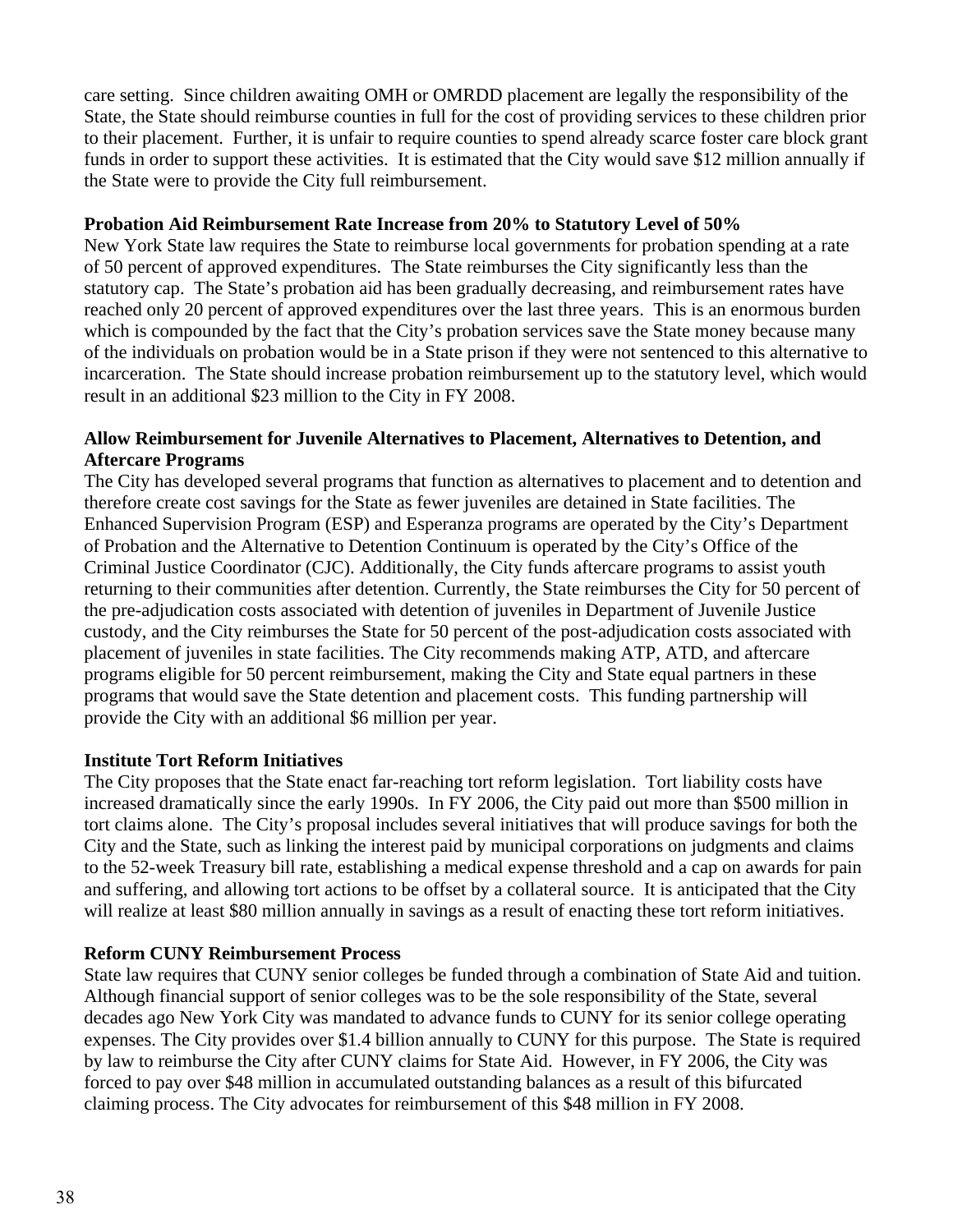### **Increase the City's Cigarette Tax from \$1.50 to \$2.00 Per Pack**

Cigarette smoking is one of the leading causes of lung-related illness and deaths in this country. The effects of second hand smoke are also well known to increase the risk of tobacco-related diseases for individuals, especially children, who spend time in the presence of smokers. Findings from the Community Health Survey and data from City and State cigarette and sales tax information show a significant decline in smoking prevalence when New York City increased the cigarette tax in 2002. The City proposes to increase the City's Cigarette tax from \$1.50 to \$2.00, bringing the total City and State tax on a pack of cigarettes to \$3.50. The increase will continue to serve as a disincentive for cigarette consumption and will therefore lead to a decrease in the long term health care costs associated with smoking-related illness and disease. Further a portion of the tax increase will provide the City with additional revenue to spend on new public health efforts to prevent and stop smoking. The \$0.50 increase is estimated to bring the City \$20.6 million in FY 2008.

### **Reduce State-Imposed Mandates on OTB**

The City seeks numerous changes to the Racing and Wagering Law in order to reduce State-imposed financial mandates on Off-Track Betting Corporations and re-stabilize NYCOTB. NYCOTB has had operating losses for the past three fiscal years due to mandated payments required under State Law. NYCOTB has successfully implemented many measures to cut operating costs, but real reform and assistance is needed at the State level to keep NYCOTB operating and to restore profitability. The City seeks higher retention rates, a reduction in State-assessed regulatory fees, and elimination of the holdharmless provision for facilities outside of New York City.

### **Reduce Local Debt Service Cost**

The City of New York proposes that the State grant the City the authority to maximize the benefits of the municipal bond market in order to reduce debt service costs. The City also recommends changes that will strengthen the City's credit rating. The City's reform package includes the following proposals that will save the City over \$5 million annually if enacted:

### *Increase Transitional Finance Authority Bonding Capacity*

When the Transitional Finance Authority (TFA) was created in 1997 it was intended to provide New York City with an additional financing mechanism for the City's capital program. The cost of issuing debt through TFA is significantly less than the cost of issuing General Obligation debt. The maintenance, expansion and rebuilding of the City's infrastructure in an efficient and cost effective manner are matters of serious concern to the people of the City of New York. For this reason, the City recommends increasing TFA bonding capacity to lower the cost of the City's capital program.

### *Tie Cost Recovery Fee Formula to Debt Outstanding*

Public Authorities Law §2975 allows for the recovery of indirect state governmental costs from public authorities and public benefit corporations. According to this statute, every public authority or public benefit corporation created by State law with at least three members appointed by the Governor is required to reimburse the State for indirect governmental costs attributable to the provision of services to the public authority. In 2003 the aggregate amount that the State can assess public authorities under this section was increased from \$20 million to \$40 million. Furthermore, statutory language was amended that no longer tied assessments to the proportion of outstanding debt of each public benefit corporation to the total debt for all public benefit corporations. Instead, the amount assessed each public benefit corporation is solely determined at the discretion of the State Director of the Budget. As a result of these changes, the State recovery costs assessed on both the Battery Park City Authority (BPCA) and the Municipal Assistance Corporation (MAC) have